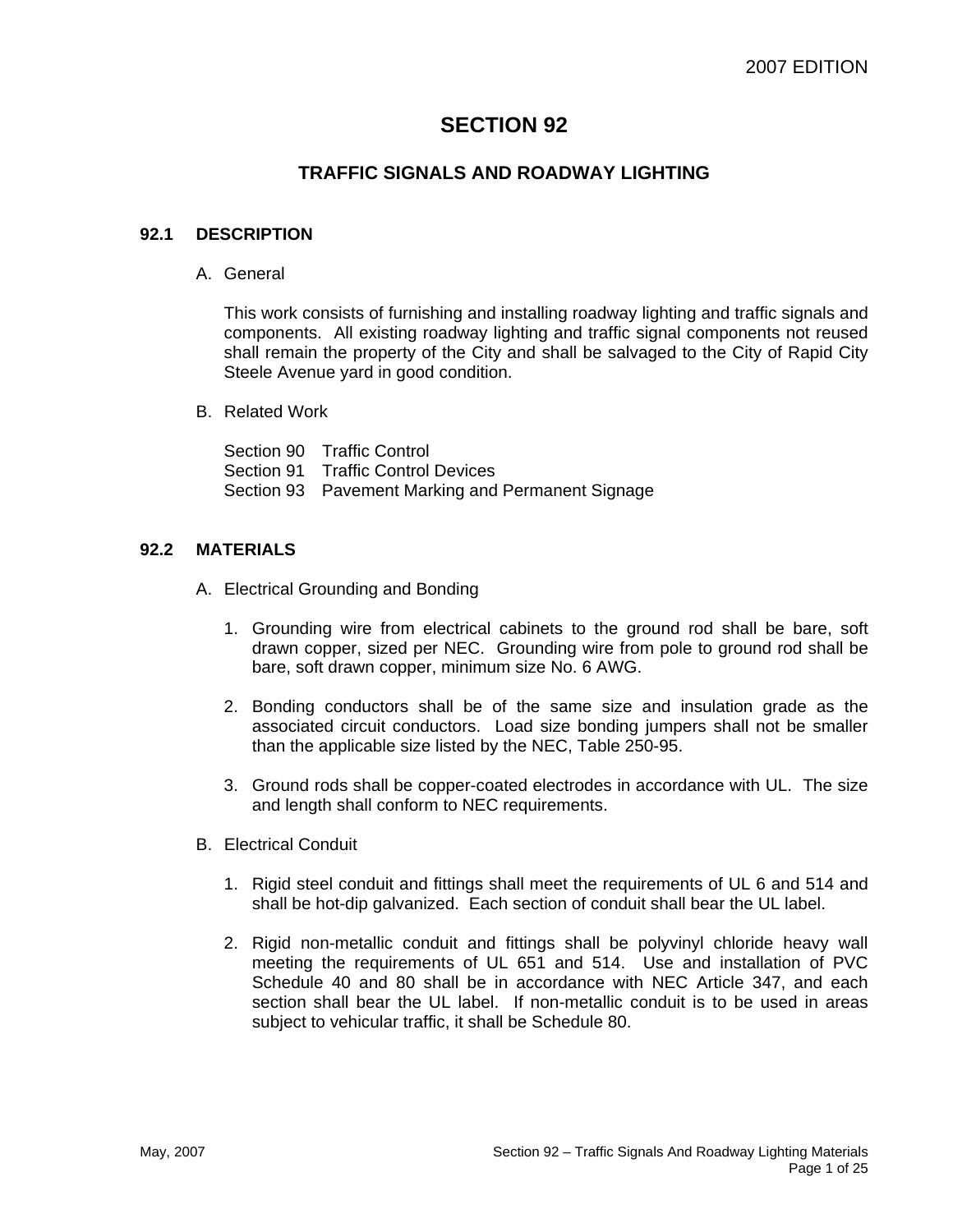3. Intermediate metal conduit and fittings shall conform to the requirements of the UL, and each section of conduit shall bear the UL label. Intermediate conduit shall be galvanized on the outside surface.

#### C. Junction Boxes

- 1. Junction boxes shall be of a non-metallic material and conform to National Electrical Code standards 314.29 and 314.30. The word "ELECTRIC(AL)" shall be cast into the top of the cover.
- 2. Surface-mounted boxes shall be a non-corrosive metal box with a NEMA raintight lid designed for mounting on any surface to which a conduit can be attached. The box shall be a manufactured electrical box suitable for accepting conduit junctions, electrical wire splices and for use as a pulling facility for electrical wire.

#### D. Concrete Footings

Concrete for footings shall meet the requirements for Class M6 concrete. Cement shall be Type II. Vertical reinforcement shall be Grade 60 and shall conform to the requirements of ASTM A 615. Circular ties, stirrups and spiral reinforcing may be fabricated from cold drawn wire ASTM A 82 or hot rolled plain or deformed bars conforming to the strength requirements of ASTM A 615 grade 60. Anchor bolts shall conform to requirements specified in Section 92.2 E.

E. Anchor Bolts

Anchor bolts for lighting poles and mast arm signal poles shall be per pole manufacturer's design. Only rolled threads may be used. The nuts, washers, and at least 3 in. plus the threaded length of the threaded end shall be galvanized in accordance with ASTM A 153.

Anchor bolts for pedestal signal poles and cabinets shall be per the manufacturer's design.

- F. Electrical Power Cable
	- 1. Electrical cables shall be rated for 600 VAC and be clearly and durably marked with the UL label, type of insulation, number of conductors and AWG size.
	- 2. Traffic signals and traffic signals with intersection lighting using the same service cabinet shall utilize stranded copper meeting the requirements of ASTM B3 and B8, Class C.
	- 3. Roadway lighting shall utilize stranded conductors of aluminum or copper for service, feeder and branch circuits.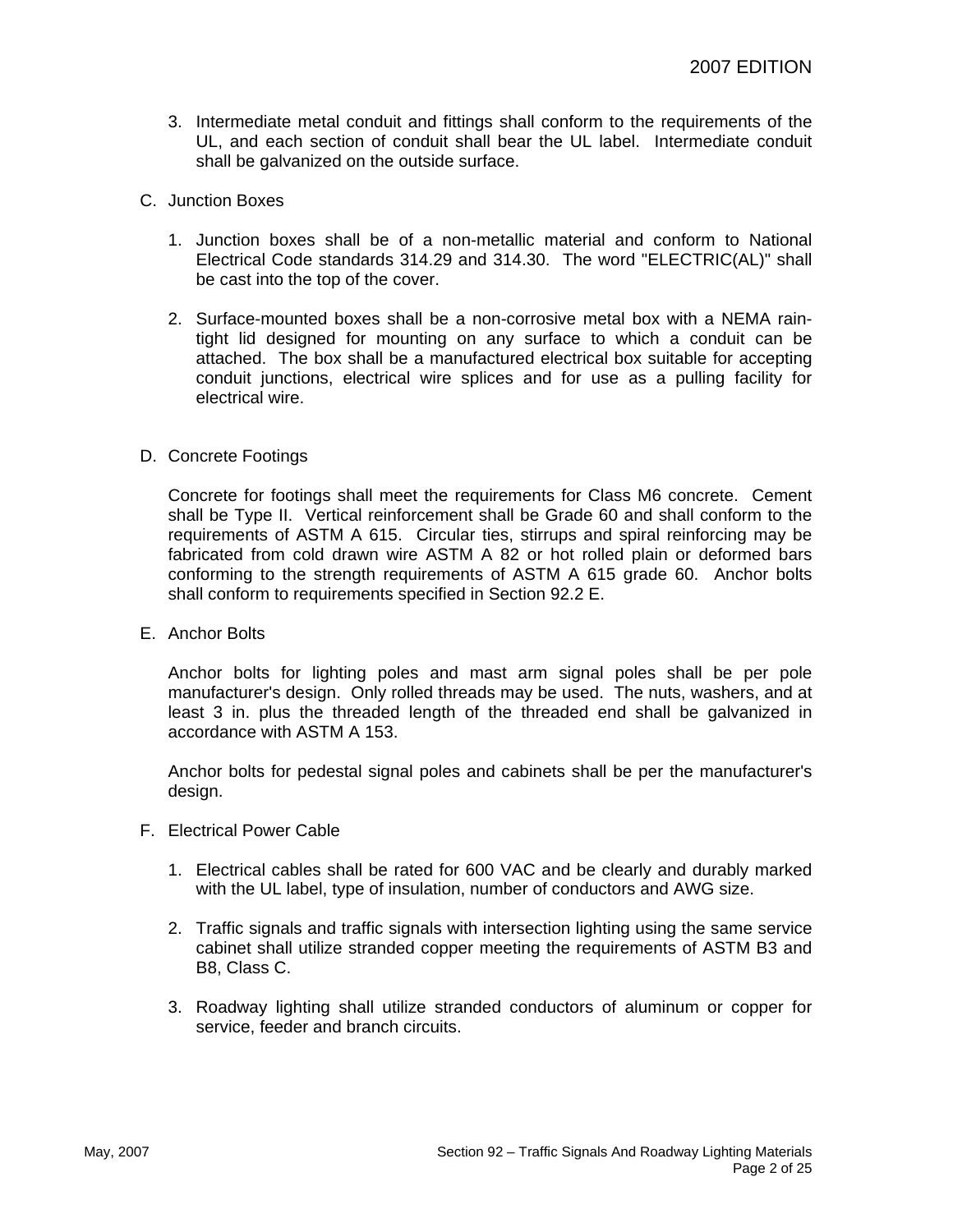- 4. All underground wire shall be installed in conduit.
- 5. All wire #2 AWG or smaller shall be factory colored as follows to reflect the application:

White for grounded conductor; Green for grounding conductor; and Red and black for ungrounded conductors.

6. Pole and Bracket Cable

The cable from pole base to luminaire shall be two-conductor of the AWG size shown, meeting ICEA standards.

Conductors shall be stranded bare soft copper meeting ASTM B3 and B8, Class C. Each conductor shall be insulated with high dielectric strength heat and moisture-resistant polyvinyl chloride rated for use at 75 degrees C and shall meet the requirements of ICEA S-61-402 Section 7.1.3 and subsequent revisions. One insulated conductor shall be colored white and the other black. The two insulated conductors shall be laid parallel and covered with a black polyethylene belt. The belt shall meet the requirements of ICEA S-61-402 Section 7.1.5 and subsequent revisions.

G. Electrical Service Cabinet

The electrical service cabinet shall:

- Meet NEMA standard for rain-tight;
- Be equipped with a lock and two keys;
- Sized as required to house required components; and
- Be rated for service entrance equipment.

The following components are required:

- Main breaker
- A copper bus rated for the voltage, current, and phases required by the plans
- Branch circuit breakers meeting plan requirements for amps, voltage, and phases. Minimum A.I.C. shall be 10,000
- When fused disconnects are required, the disconnects shall be rated for the voltage and current shown on the plans and shall be UL rated.
- When plans require, a mechanically-held contactor, NEMA-rated for the load served, shall be provided. The contactor shall be encased in a UL approved weatherproof housing with an integral test switch included. The contactor shall be complete with an interface relay for photocell control and photocell by-pass switch. A photocell shall be provided.
- H. Luminaires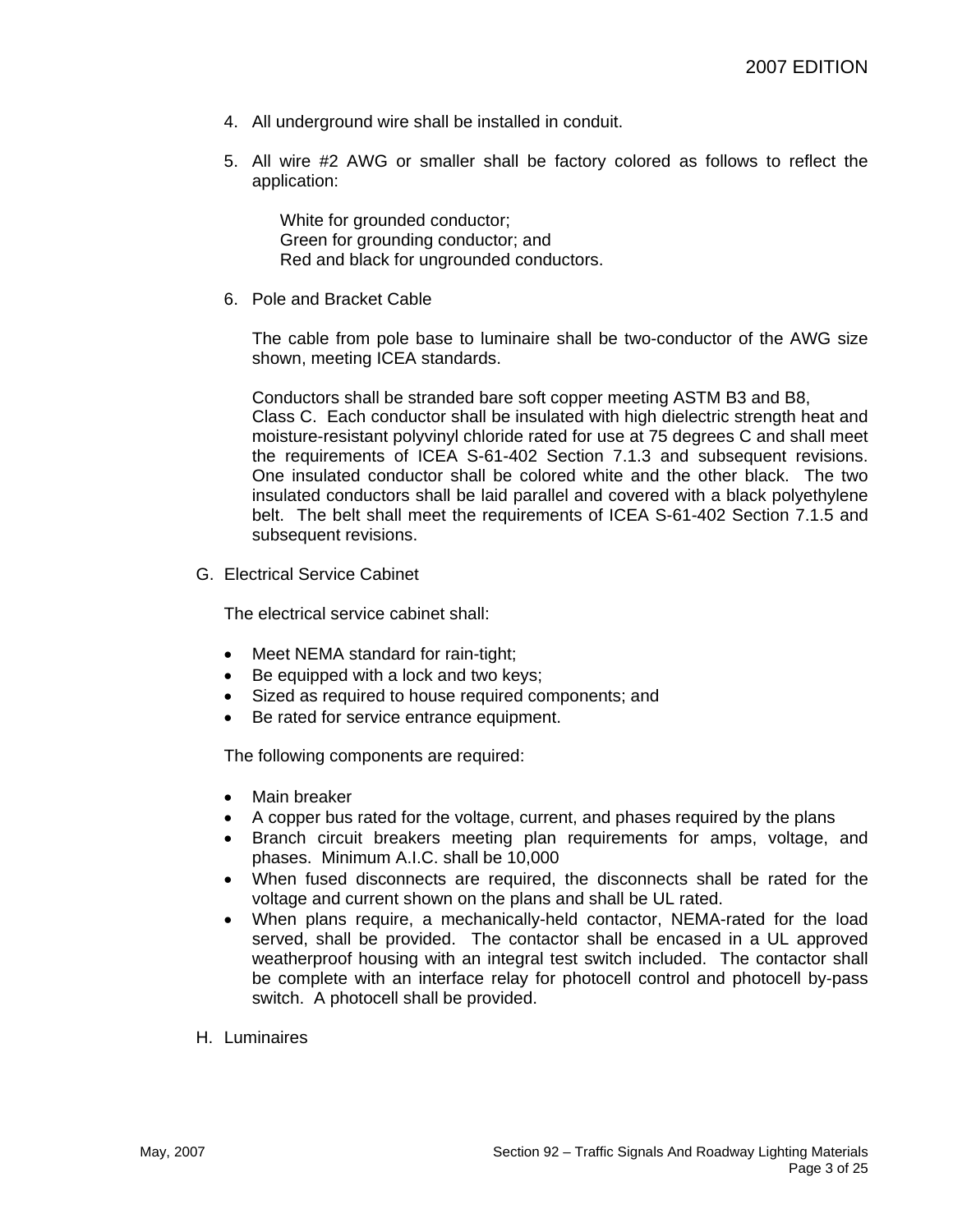- 1. Must be a complete lighting device, weatherproof, with cast aluminum housing, reflector, refractor, lamp, lamp socket, terminal block, integral ballast and with internal parts readily accessible.
- 2. Mounting must be by a 2 in. slip fitter (except for wall mounts).
- 3. Refractor shall be constructed of clear, heat- and shock-resistant glass or material, which gives similar light transmission with superior shock resistance.
- 4. Ballast shall be constant-wattage and multiple-voltage.
- 5. Wall mount luminaires must be vandal-resistant.
- I. Photoelectric Control Requirements
	- 1. The photoelectric cell shall meet EEI/NEMA and ANSI C136-10 standards and subsequent revisions, and shall have an outside diameter of three in.
	- 2. The housing shall be non-metallic and weatherproof and the cover must be ultraviolet light stabilized and impact-resistant.
	- 3. The load switch must be an electromagnetic relay.
	- 4. Mounting shall be to an EEI/NEMA three-terminal, polarized, twist-lock-type receptacle.
	- 5. Shall operate on any electrical power between 105 and 285 volts, 50 to 60 hertz alternating current.
	- 6. Shall be equipped with an expulsion-type arrester for surge protection.
	- 7. Shall have a minimum of three seconds time delay to eliminate false operation due to lightning or stray passing lights.
	- 8. Shall provide for fail-safe operation. The light shall remain "ON" if the control fails.
	- 9. Factory set to turn on at 1.0 foot-candles and off at 3.0 foot-candles.
- J. j. Roadway Lighting Poles
	- 1. Design and Fabrication
		- a. Design and fabrication shall be in accordance with "AASHTO Standard Specifications for Structural Supports for Highway Signs, Luminaires, and Traffic Signals" and plan details. Design shall also include provision for the mounting of a 30 in. x 36 in. sign located 10 fee0t above the base.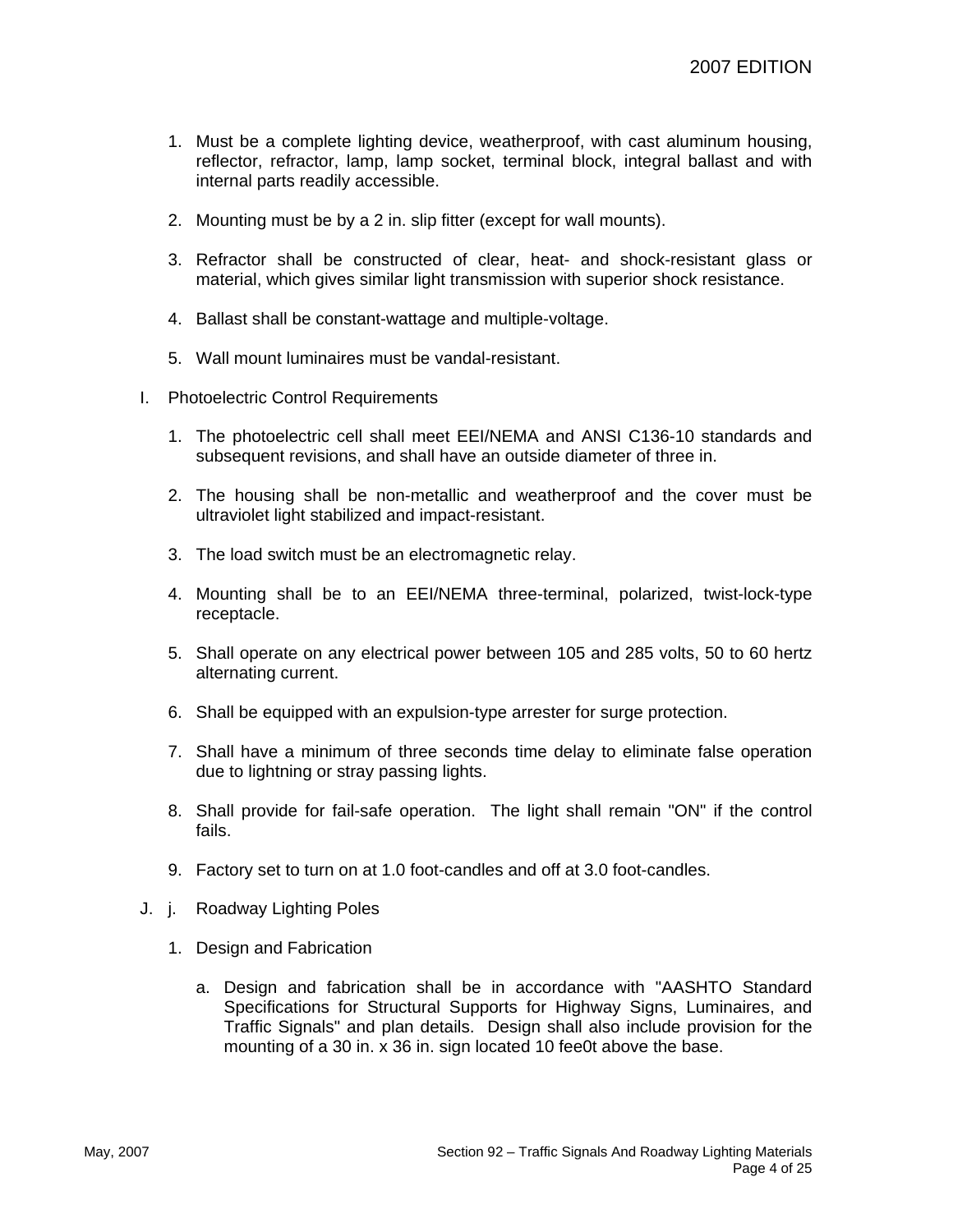- b. The design wind velocity shall be 80 mph and the gust factor 1.3.
- c. The design yield strength for steel shall be no higher than 55,000 psi. Yield strength of the steel used in fabricating poles may be higher than 55,000 psi but shall not be lower than 36,000 psi.
- d. Transformer base poles shall be provided and all poles on a contract must be of the same type.
- e. Anchor bolt circle, anchor bolt size and other structural properties of the pole and base are to be designed and determined by the pole manufacturer.
- f. Pole designs must provide for drainage with no laps or edges to hold moisture.
- g. Mast arm pole shafts shall have a removable cover and an opening for cable entrance to the mast arm.
- h. A cable strain relief connector shall be provided at the point of entrance to the mast arm or electrical fixture.
- i. Hand holes and other openings shall be smooth and neat. A 1/2 inch nut shall be welded inside the hand hole for grounding purposes. The weld shall not show through to the outside.
- j. A junction box shall be provided within two feet of the base of the pole with conduit running from the J-box into the pole housing.
- 2. A statement is required, signed by a Registered Professional Engineer, certifying that the pole designs meet all plan and specification requirements.
- 3. Three copies of shop drawings, design calculations and certifications for poles shall be furnished. The Engineer shall retain one copy, submit one copy to the Traffic Engineer for review and submit the third copy to the maintaining authority.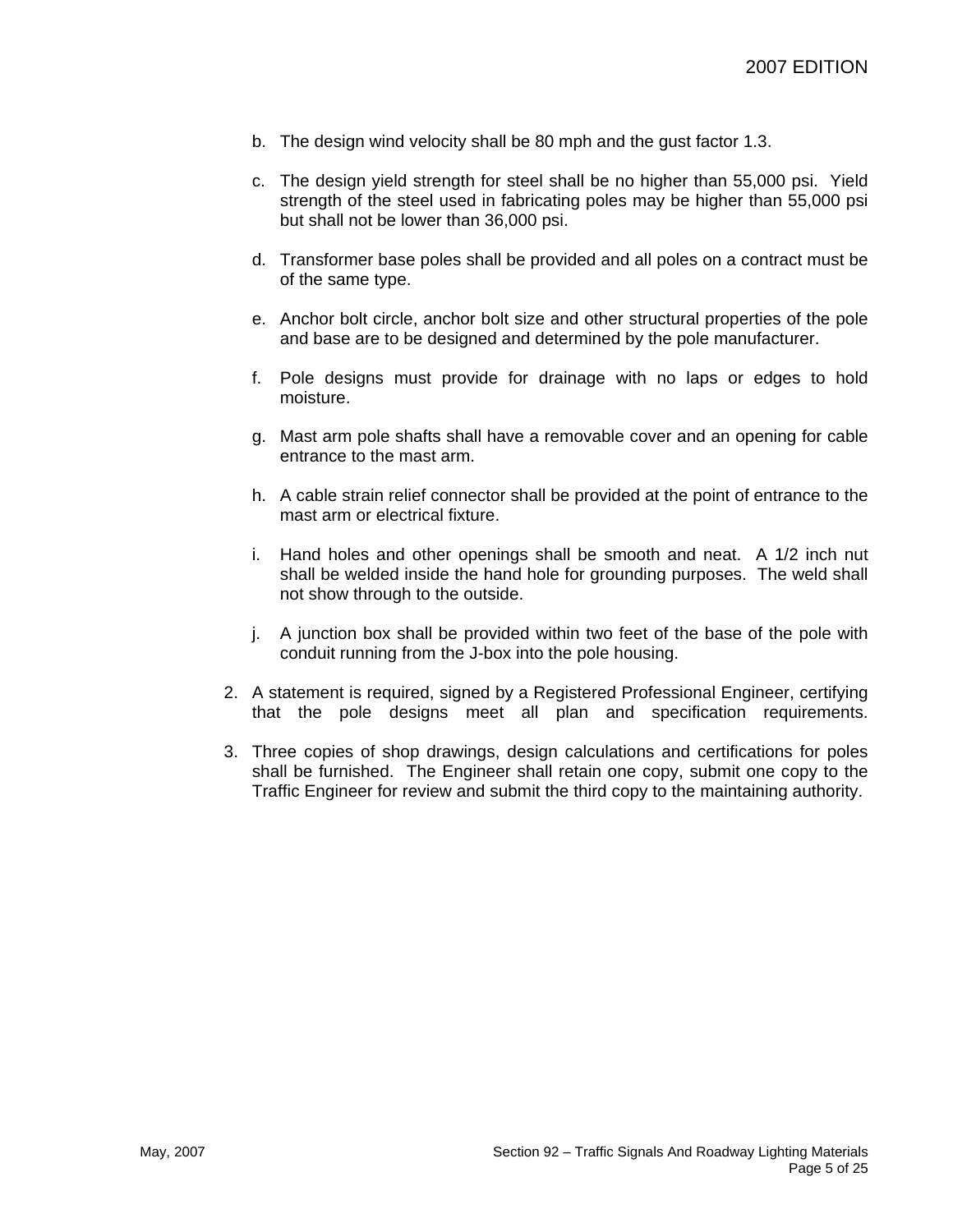#### K. Traffic Signal Poles

- 1. Design and Fabrication
	- a. The location, number, area and weight of the signal heads as shown on the plan detail plates shall be used for determination of adequate mast arm, pole and footing structural design. The actual quantity and locations of signal heads shall be as shown on the plan sheet.
	- b. The design shall also include provisions for:

One mast arm mounted street name sign (18 inches x 72 inches minimum); One additional mast arm mounted sign (30 inches x 36 inches) for each 10 feet of mast arm length; One pole mounted sign (30 inches x 36 inches) located 10 feet above the base; and Preemption and video detection equipment.

- c. Design and fabrication shall be in accordance with "AASHTO Standard Specifications for Structural Supports for Highway Signs, Luminaires, and Traffic Signals" and plan details.
- d. The design wind velocity shall be 80 mph and the gust factor 1.3.
- e. The design yield strength shall be no higher than 55,000 psi. Strength of steel for fabricating poles may be higher than 55,000 psi but not lower than 36,000 psi.
- f. Transformer base poles shall be provided and all poles on a contract must be of the same type.
- g. Anchor bolt circle, anchor bolt size and other structural properties of the pole and base are to be designed and determined by the pole manufacturer.
- i. Pole designs must provide for drainage with no laps or edges to hold moisture.
- j. Mast arm pole shafts shall have a removable cover and an opening for cable entrance to the mast arm.
- k. Luminaire extensions shall meet specifications for Roadway Lighting Poles.
- l. Hand holes and other openings shall be smooth and neat. A 1/2 inch nut shall be welded inside the hand hole for grounding purposes. The weld shall not show through to the outside.
- m. All poles shall be designed with rotateable arms.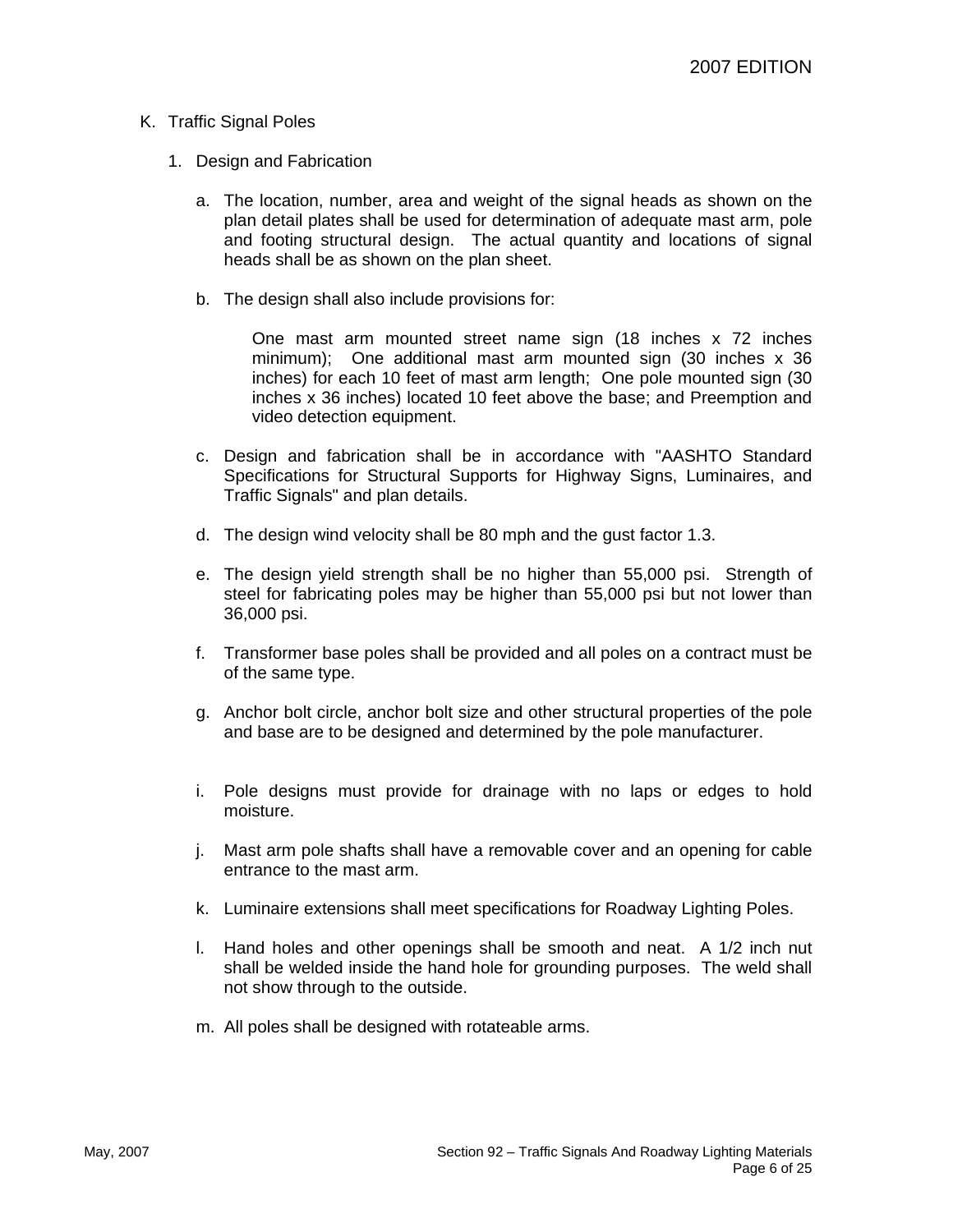- n. A cable strain relief connector shall be provided at the point of entrance to the mast arm or electrical fixture.
- o. The end of all mast arms shall be internally accessible through a hand hole.
- 2. A statement is required, signed by a Registered Professional Engineer, certifying that the pole designs meet all plan and specification requirements.
- 3. Three copies of shop drawings, design calculations and certifications shall be furnished. The Engineer shall retain one copy, submit one copy to the Traffic Engineer for review and submit the third copy to the maintaining authority.
- L. Traffic Signal Control Cable
	- 1. Multiple Conductor Cable shall be THHN/THWN insulated conductors with fillers of non-absorbent material, bound with polyester tape and with a polyvinyl chloride jacket. Two-conductor cables may be either round or flat construction.
	- 2. Conductors shall be Class C stranded copper meeting the requirements of ASTM B3 and B8.
	- 3. Insulation shall have a minimum thickness of 19 mils, of which 15 mils shall be polyvinyl chloride with the remaining thickness of nylon.
	- 4. Conductor insulation shall be colored in accordance with ICEA S-61-402, Method 1, Table K-2.
	- 5. Jackets shall be polyvinyl chloride meeting UL requirements for Class 12 jackets and ICEA S-61-402 Section 4.3.1, thickness per Table 4.5
	- 6. The cable shall be marked with the manufacturer's name, rated voltage, UL label, AWG size and number of conductors.
- M. Traffic Signal Controller & Cabinet Assembly

All traffic signal controller units shall be equipped with a communication module and operating software that is fully compatible with the master controllers and central software systems currently owned and utilized by the City in the operation of its signal network.

- 1. NEMA TS1 Type 1
	- a. Controller
		- 1. The controller shall be a solid state, digital, NEMA TS1 Type 1.
		- 2. Controllers shall be two through twelve phase controllers.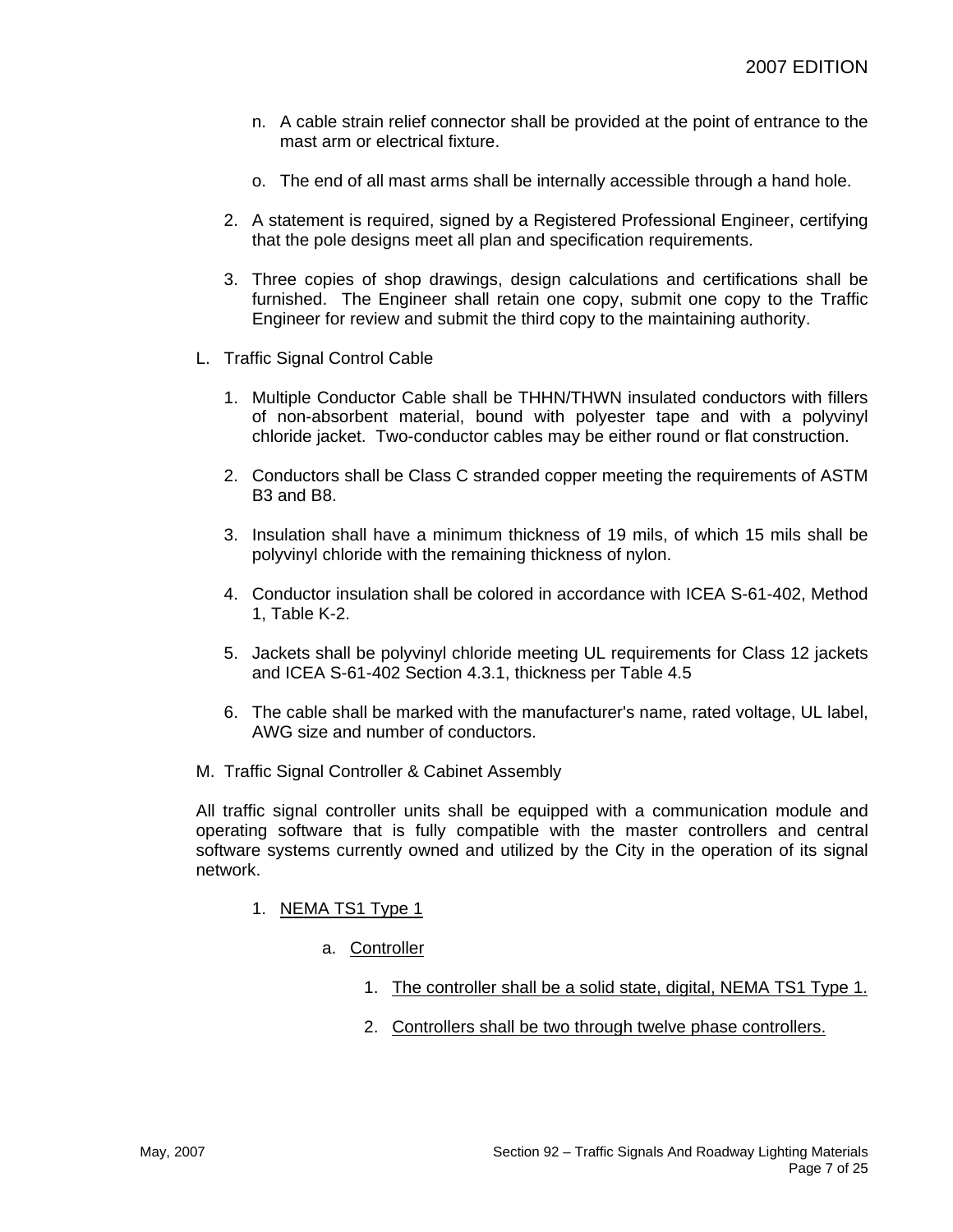- 3. The controller unit shall provide preemption capable of containing up to six distinct sequences, including low priority sequences.
- 4. Vehicle detectors shall operate in the presence (non-locking) mode and shall have call delay timing capability. This call feature shall be inhibited by the controller.
- 5. Digital timing shall be provided with battery backup.
- 6. The controller may alternate the red and yellow indications when flashing or flash all-red.
- 7. The controllers shall be capable of programming by manual entry via the front panel keyboard, data down loading via nullmodem cable, and data down loading from controller to another via serial port connection.
- 8. The controller shall be capable of operating coordinated by time-based, hardwire and telemetry.
- 9. The controller shall have a copy function to copy all timing data from one phase to another. The controller shall also permit copying all coordination pattern data from one pattern to another.
- 10. The controller shall have internal signal dimming.
- 11. The controller solid state flasher shall have dimming capability.
- 12. The City is responsible for programming controllers with the signal timings shown on plan sheets.
- 13. The controller shall be equipped with a police push button with appropriate length of cable.
- 14. The controller or the conflict monitor shall record significant events and then generate a report from data logged. Monitor status bits shall be on the back panel. Reports shall be transmitted to an external printer or portable computer using the RS232 port on the front of either unit. Data records shall be time and date stamped and shall include, as a minimum, the following types of records:
	- Power on/off, interruption
	- Power on self-test diagnostics pass/fail
	- Conflict Monitor Status (Conflict, Red Fail, etc.)
	- On/off status of 8 user defined inputs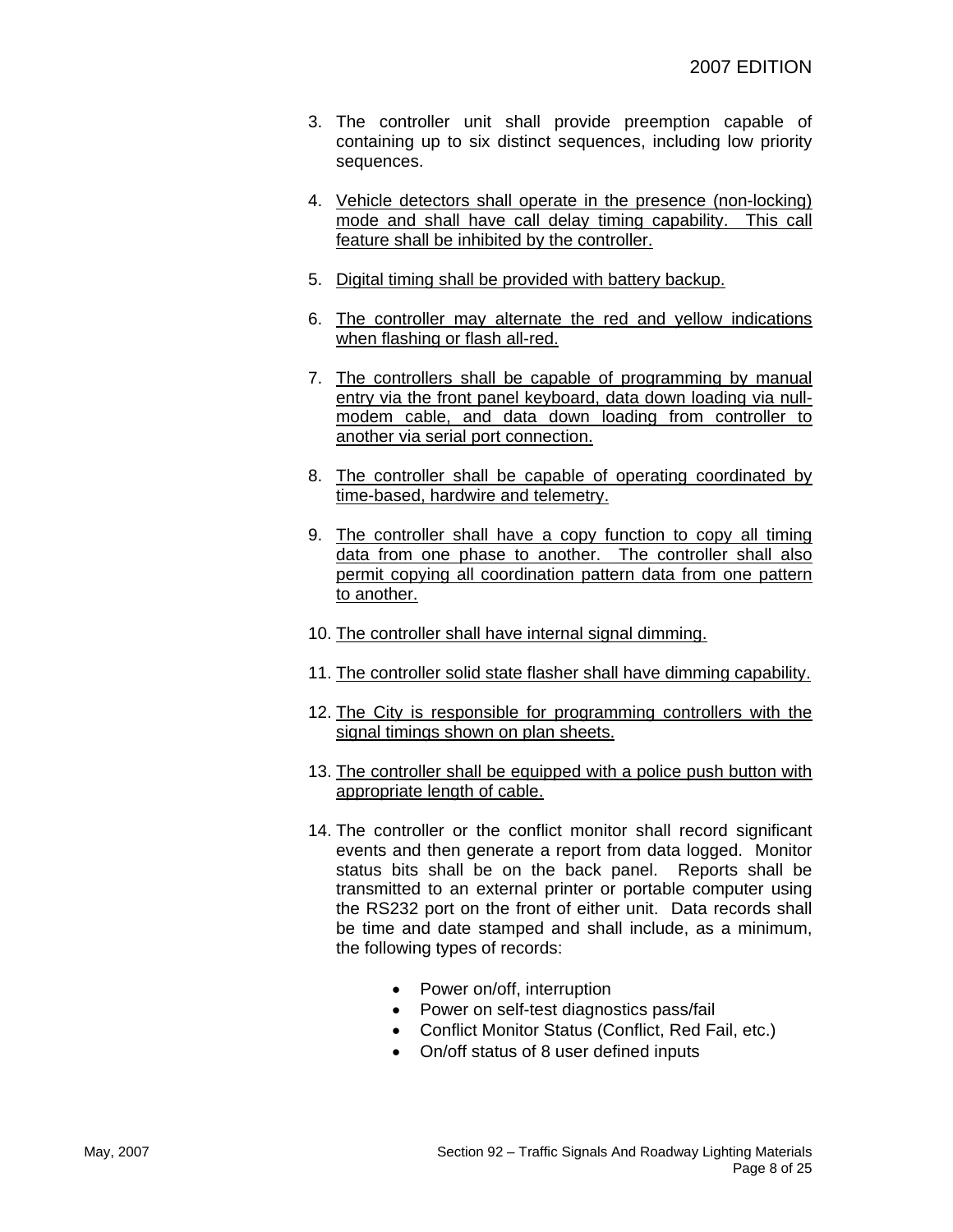- Remote Flash on/off
- Manual control Enable on/off
- Start and end of each pre-empt sequence
- Cycle failure
- Enter/exit system operation
- Flasher failure (2 AC inputs)
- Detector 1-24 out of threshold
- Detector 1-24 no activity
- Detector 1-24 constant call
- Detector 1-24 Return to normal
- Phase 1-8 in/out of Detector Max Fail Recall mode

# b. Cabinets

- 1. General
	- 1) Controller cabinets shall meet the requirements of NEMA TS1.
	- 2) The controller cabinet shall be made of sheet aluminum alloy and be mounted as shown in the plans. It shall be a Type P cabinet with minimum dimensions of 55 in. H x 44 in. W x 26 in. D. It shall have the following features and accessory equipment:
		- i. Unpainted natural aluminum finish.
		- ii. Gasketed main door (right side hinged) with standard lock and two keys and doorstop.
		- iii. Gasketed police panel door with police lock, 2 keys, flash switch and signal shutdown switch. At any switch position, power shall be maintained on all control equipment, including detector amplifier units, within the cabinet. The switch shall be labeled and rated for the current load. Switch terminals on the rear of the police panel shall be insulated so live parts are not exposed.
		- iv. Thermostatically controlled fan installed in plenum in roof of cabinet. Turn-on temperature adjustable between 70° and 160°F and shall be separately fused.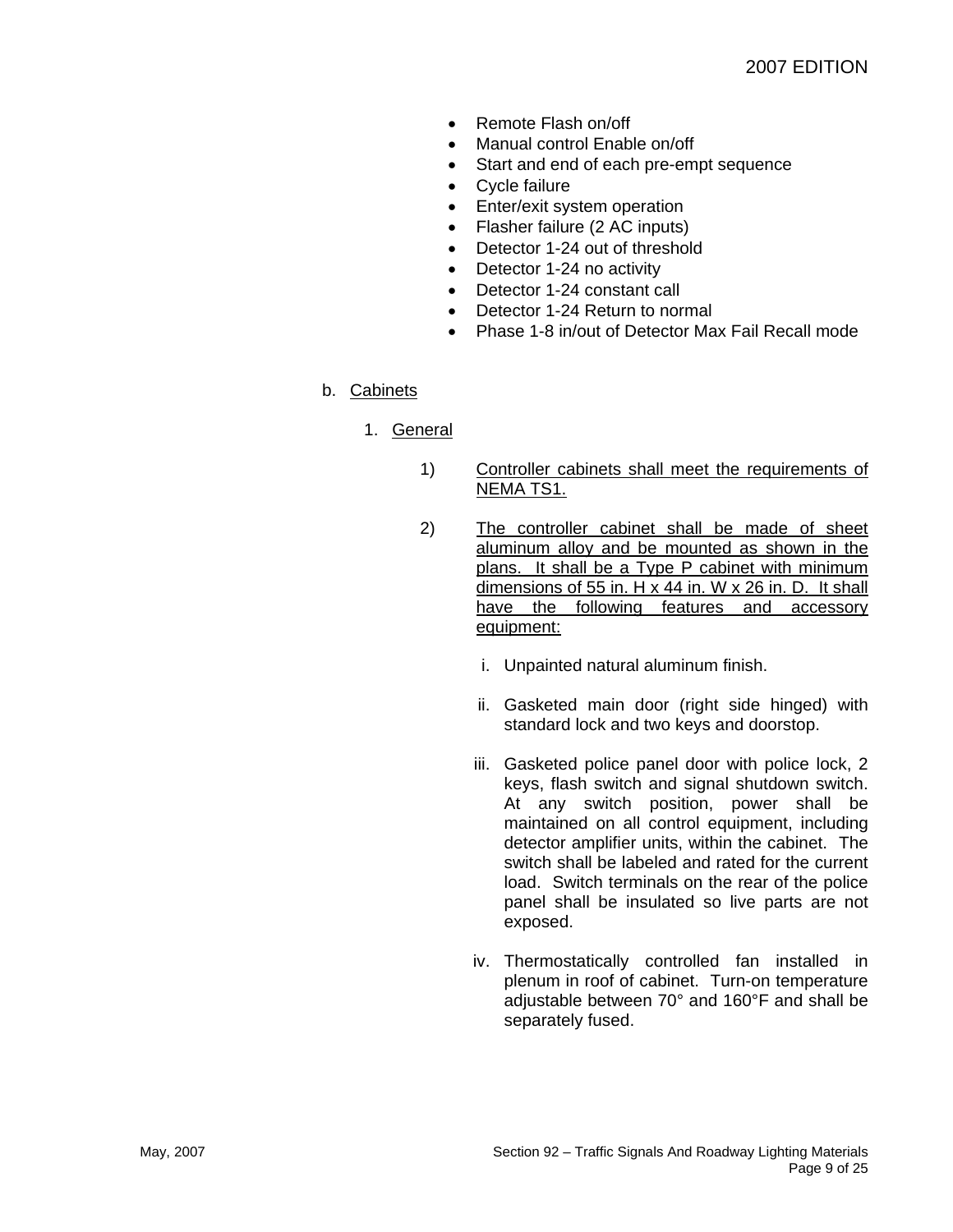- v. Filtered air intake of at least 12 square inches near the bottom of the cabinet, designed to prevent the entrance of dust, insects and blowing rain and snow. Filter removable for cleaning or replacement.
- vi. Solid state dimmable flasher conforming to NEMA Standard TSI Part 8, Type 3. Heavy duty flash transfer relays shall be provided.
- vii. Solid state load switches conforming to NEMA Standard TSI Part 5 shall be provided in sufficient numbers to provide the sequence shown in the plans.
- viii. Dual ring, 12-position back panel.
- ix. Maintenance switches inside the cabinet shall include the following:
	- a) Stop Time Control
	- b) Timer Power
	- c) Flash
	- d) Vehicle detector input for each phase in use
	- e) Pedestrian input for each phase in use
- x. Loop detector amplifiers and harnesses shall be furnished in sufficient quantity to accommodate the detector loops as shown in the plans. They shall be 4-channel units with LCD displays, Model U-1200 as manufactured by Reno A&E.
- xi. A 12-channel conflict monitor shall be provided. It shall conform to NEMA TSI-1989 and be equipped with an LCD display, keyboard and event logging features.
- xii. Anchor bolts (set of 4).
- 3) A 6 inch square vinyl decal shall be provided on the cabinet door showing the intersection layout, signal phasing with phase numbers and detectors.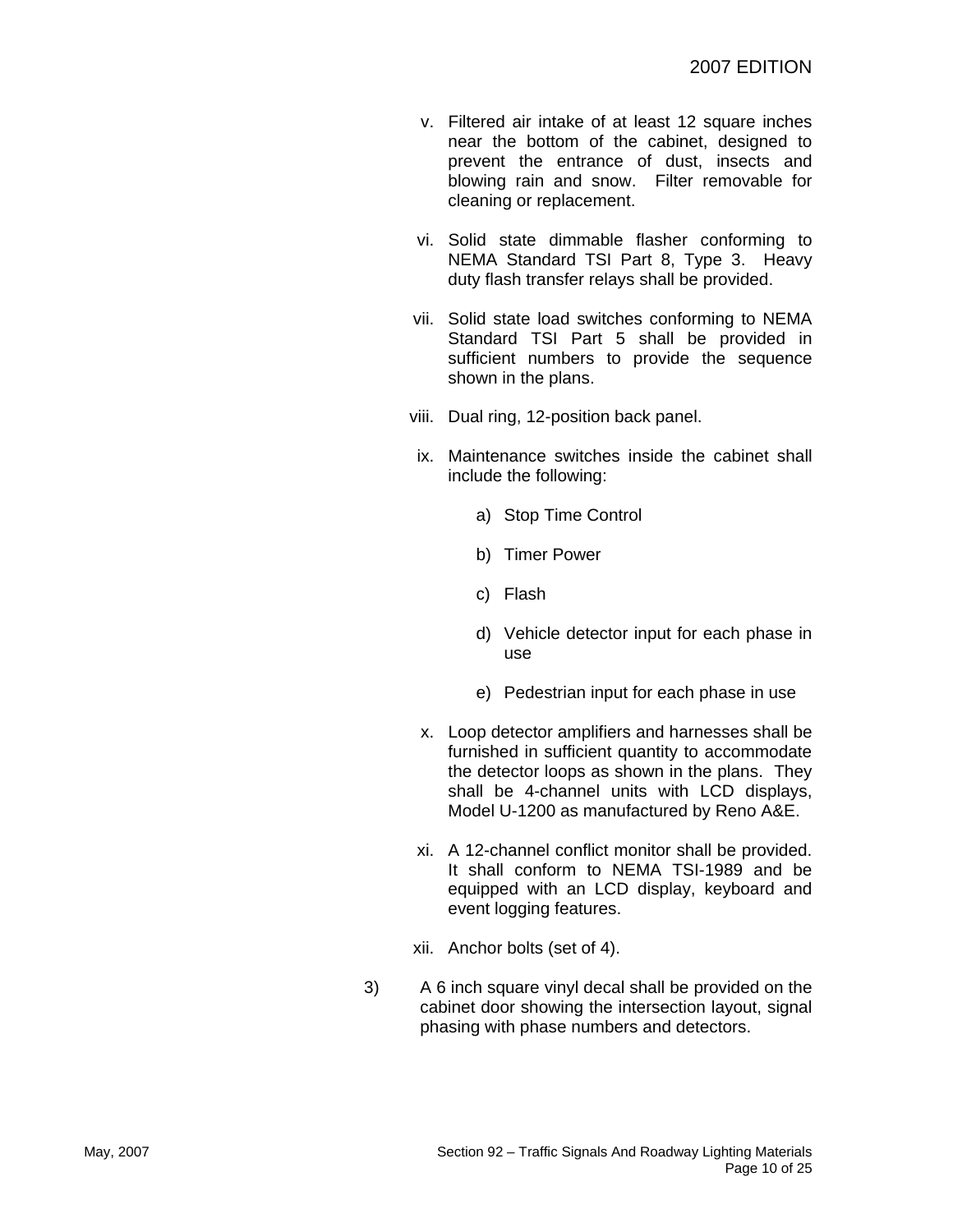- 2. Electrical
	- 1) Duplex receptacle with ground fault interrupter, lamp base with toggle switch. Outlet and lamp to be fused ahead of the main circuit breaker. A non-GFI receptacle shall also be provided and mounted near the controller shelf.
	- 2) A main circuit breaker shall be furnished and installed in the controller cabinet. An auxiliary circuit breaker shall be provided and connected to the load size of the main breaker. The main breaker shall be wired to protect the signal load and controller circuits. The auxiliary circuit breaker shall be properly rated and fused to protect circuits utilizing unfiltered AC power.
	- 3) Terminal facilities in the cabinet for incoming AC power will be protected to prevent short-circuiting when working with tools in the cabinet. The circuit breakers shall be capable of manual operation with markings to indicate ratings and whether it is in the open or closed position.
	- 4) A power line filter meeting the following specifications shall be installed at the main breaker:
		- 50db minimum attenuation over a frequency range of 200 kilohertz to 75 kilohertz.
		- Hermetically sealed in a metal case.
		- Minimum feed-through current of 30 amperes at 120 volts, 60 hertz.
		- A minimum of a  $\frac{1}{4}$  in. current path between input-output terminals and the metal case.
		- Power input and output connections are made to 10-24 brass studs.
		- An insulation factor between the line circuit and the metal case (ground) of 100M to 200M ohms.
	- 5) Surge protection for dissipating line transient voltages shall be furnished and installed using a metal oxide vaistor rated at 20 joules with a 150 volt r.m.s. clipping voltage connected between each 120 VAC input line and AC common at the main breaker.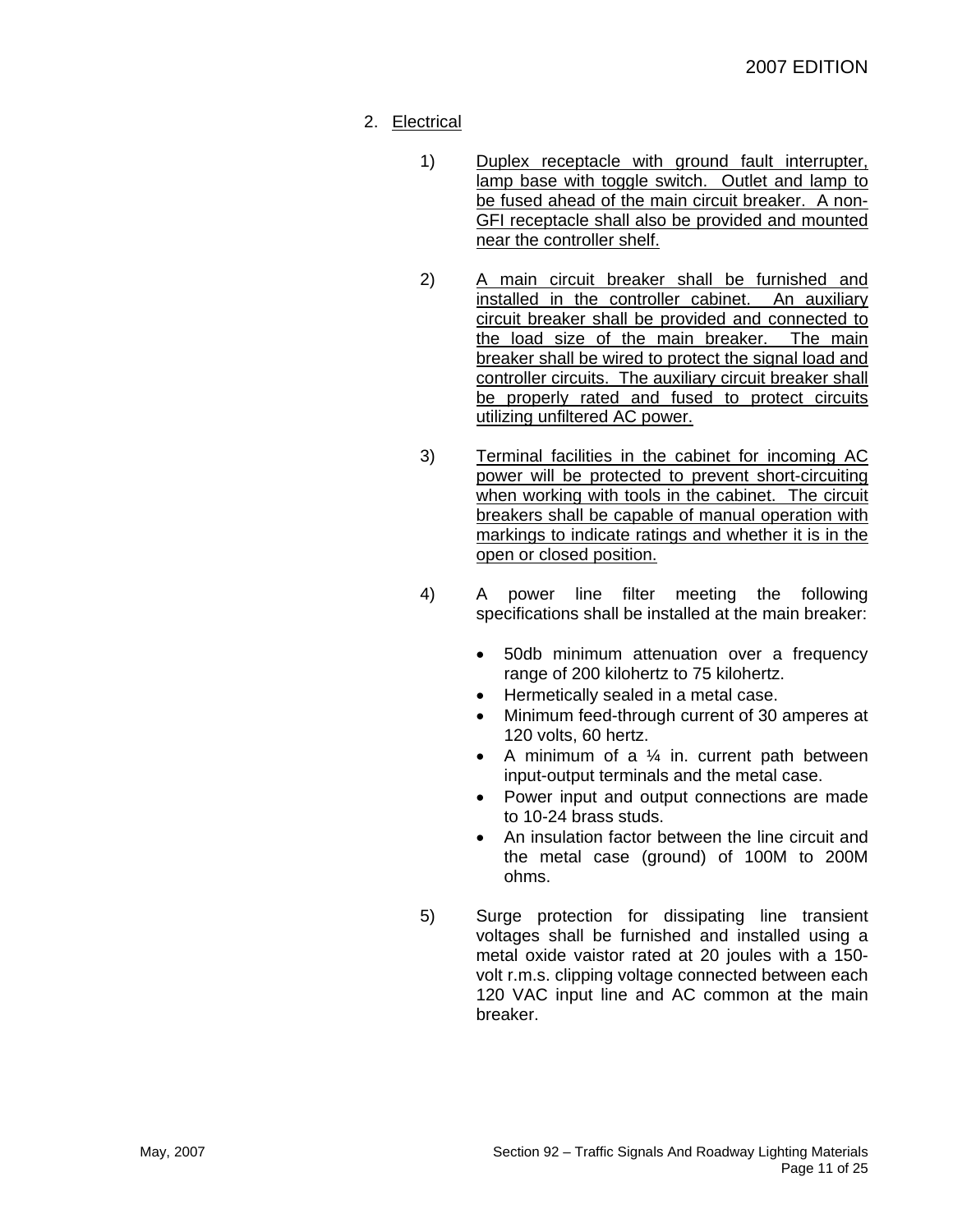- 6) The 120 VAC power feed at the entrance to the controller cabinet shall be protected against lightning by a rare gas arrester. The arrester shall be located in advance of both the surge protector and the main circuit breaker, be properly grounded and conform to the following:
	- Replaceable, self-restoring, rare gas cartridge with hermetically-sealed metal electrodes;
	- Induction discharge period in excess of 5 amperes r.m.s. for 2 minutes or 25 amperes r.m.s. for one second or 15 amperes r.m.s. for 10 seconds, all followed by complete restoration to original characteristics.
	- Discharge voltage minimum of 200 volts.
	- Mounted on a standard AAR porcelain base equipped with a spark gap discharge feature.
- 7) Bus bar terminals such as AC common (neutral), AC power, safety (chassis) ground and AC signal power shall be furnished and properly installed.
- 8) Terminals and panel wiring for detector leads, interconnect, time switches, relays, load switch sockets, flash transfer relay sockets and any other components required to provide the controller operation shall be installed.
- 9) Terminals and components that make up the basic terminal facilities shall be permanently identified in accordance with the cabinet wiring diagram. Identification shall be permanently attached as close as possible to the terminal or component and shall not be affixed to any part that can easily be removed.
- 10) Each input or output terminated on a terminal block, shall be identified on the front of the panel by a position number and functional terminology (e.g. 0/1 Red, 0/2 Hold, Channel 3 Red, etc.). The same identification shall be used consistently on the cabinet wiring diagram.
- 11) Each component shall be identified on the front of the panel by a symbol and function terminology consistent with the cabinet wiring diagram. Provisions shall be made that each load switch socket may be identified by the phase or overlap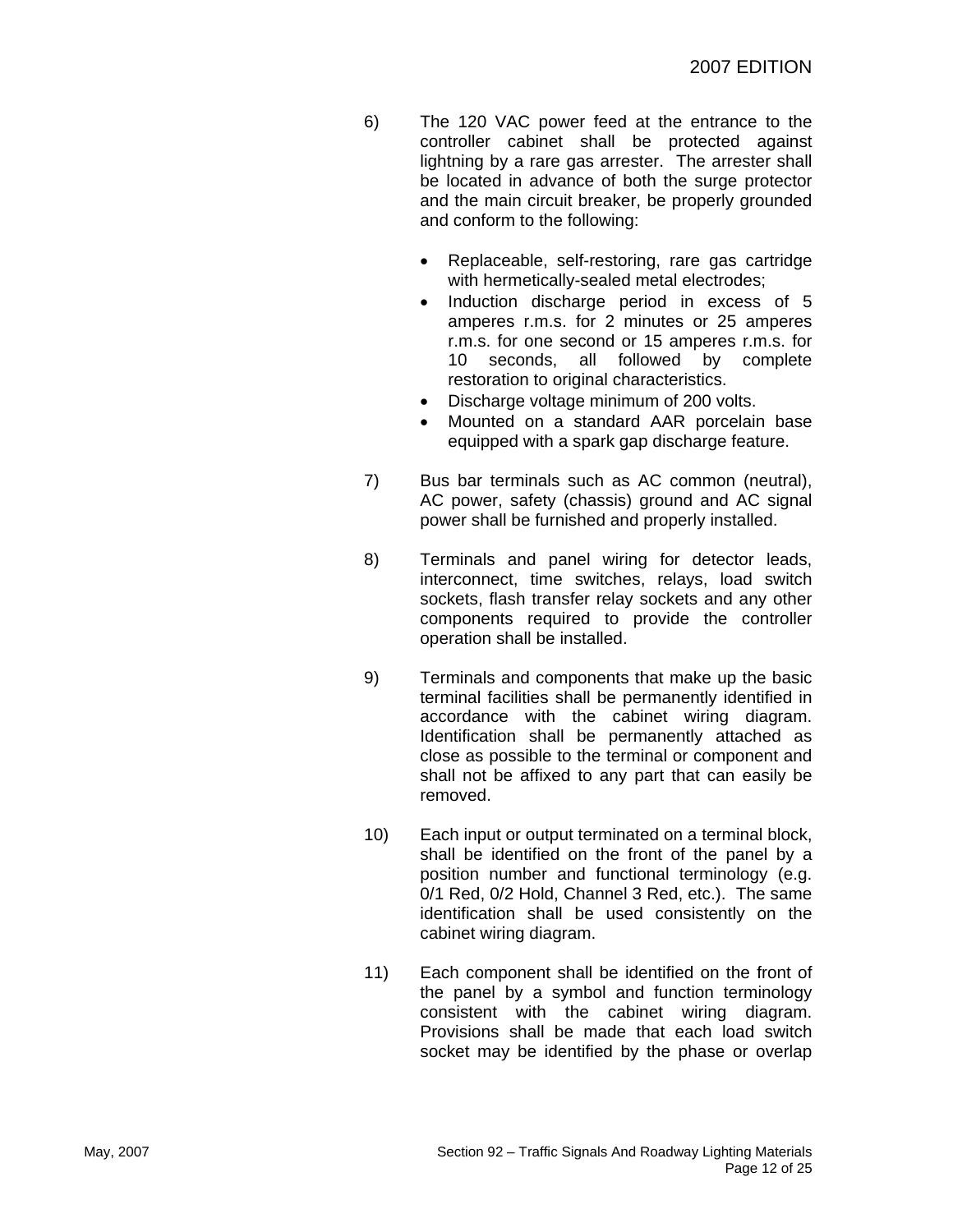number by writing on the panel in an area established for this feature.

- 12) Panel wiring shall be neat and firm with panelmounted terminals for signal lamp circuit conductors, one for each signal circuit and one or more terminals for the common conductor. The terminals shall be located a minimum of three inches from the bottom of the cabinet and arranged for adequate clearance between the terminals. The controller equipment and terminals shall be arranged within the cabinet so they will not upset the entrance, training and connection of incoming conductors.
- 13) Interface panels shall receive twelve (12) load switches.
- 14) Controller cabinets shall be equipped with a detector test push button panel to place vehicle and pedestrian calls into the controller. Push buttons shall provide for eight (8) vehicle phases and four (4) pedestrian phases. The push buttons for vehicle phases shall be capable of extending the associated phase by intermittent or continuous contact.
- 2. NEMA TS2 Type 1
	- a. Controller
		- 1. The controller shall be a solid state, digital, NEMA TS2 Type 1.
		- 2. Controllers shall be two through twelve phase controllers.
		- 3. Vehicle detectors shall operate in the presence (non-locking) mode and shall have call delay timing capability. This call feature shall be inhibited by the controller. Vehicle detectors shall be set to a three (3) second delay.
		- 4. Digital timing shall be provided with battery backup.
		- 5. The controller may alternate the red and yellow indications when flashing or flash all-red.
		- 6. The controllers shall be capable of programming by manual entry via the front panel keyboard, data down loading via null-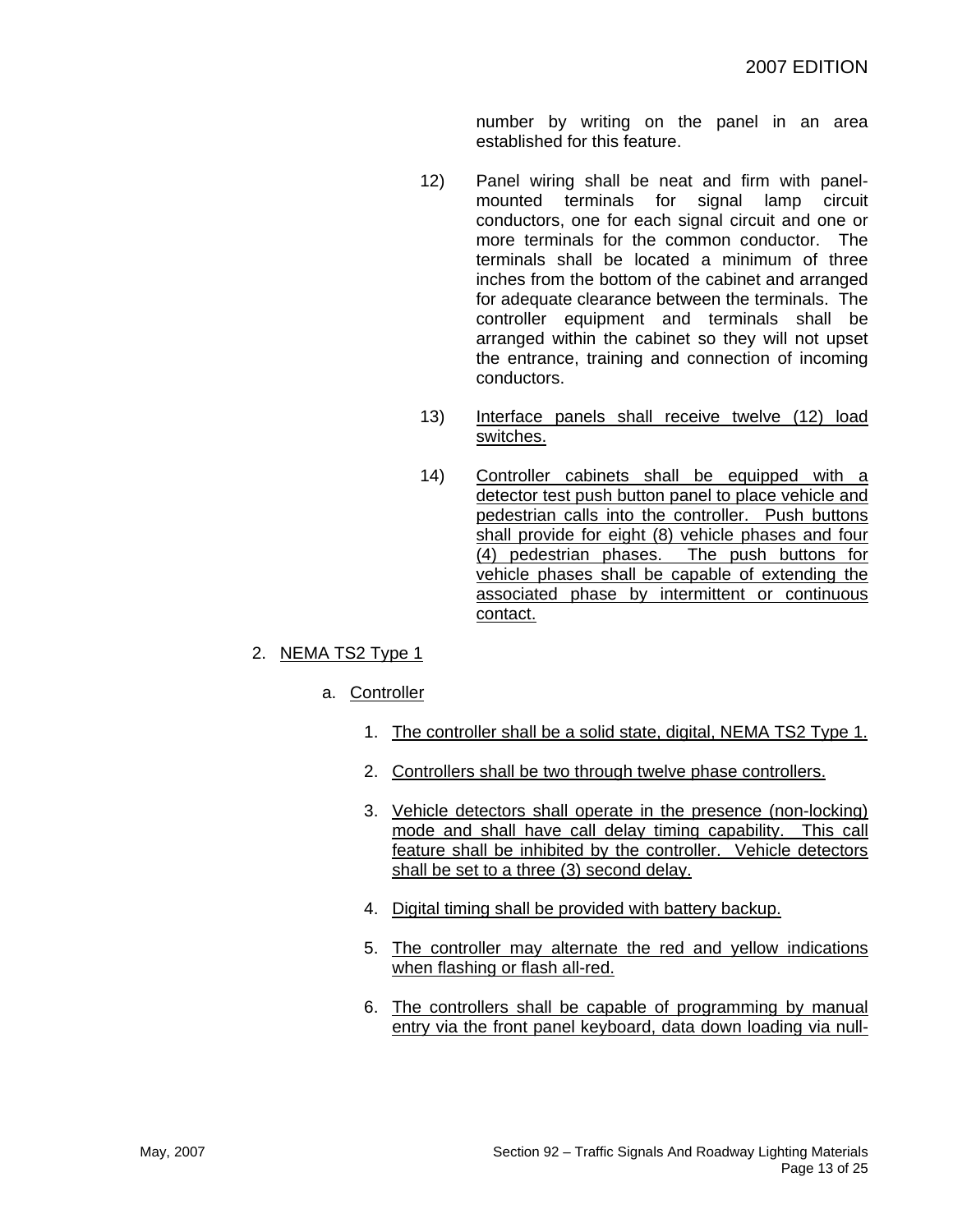modem cable, and data down loading from controller to another via serial port connection.

- 7. The controller shall be capable of operating coordinated by time-based, hardwire and telemetry.
- 8. The controller shall have a copy function to copy all timing data from one phase to another. The controller shall also permit copying all coordination pattern data from one pattern to another.
- 9. A malfunction management unit (MMU) shall be installed in each cabinet and shall conform to NEMA Standard TS2, Section 4.
- 10. The controller shall have internal signal dimming.
- 11. The controller solid state flasher shall have dimming capability.
- 12. The City is responsible for programming controllers with the signal timings shown on plan sheets.
- 13. Controllers shall be equipped with a police push button with appropriate length of cable.
- b. Cabinets
	- 1. General
		- 1) Controller cabinets shall meet the requirements of NEMA Standard TS2.
		- 2) A 6 inch square vinyl decal shall be provided on the cabinet door showing the intersection layout, signal phasing with phase numbers and detectors.
		- 3) A sufficient quanatity of BUS interface units (BIU) shall be installed in the cabinet to provide communication between detectors, load switches, controller unit, etc. Each BIU shall conform to NEMA Standard TS2, Section 8.
		- 4) The cabinet shall be constructed from type 5052- H32 aluminum with a minimum thickness of 0.125 inches. The cabinet shall be supplied with a natural aluminum finish. Sufficient care shall be taken in handling to ensure that scratches are minimized. All surfaces shall be free from weld flash. Welds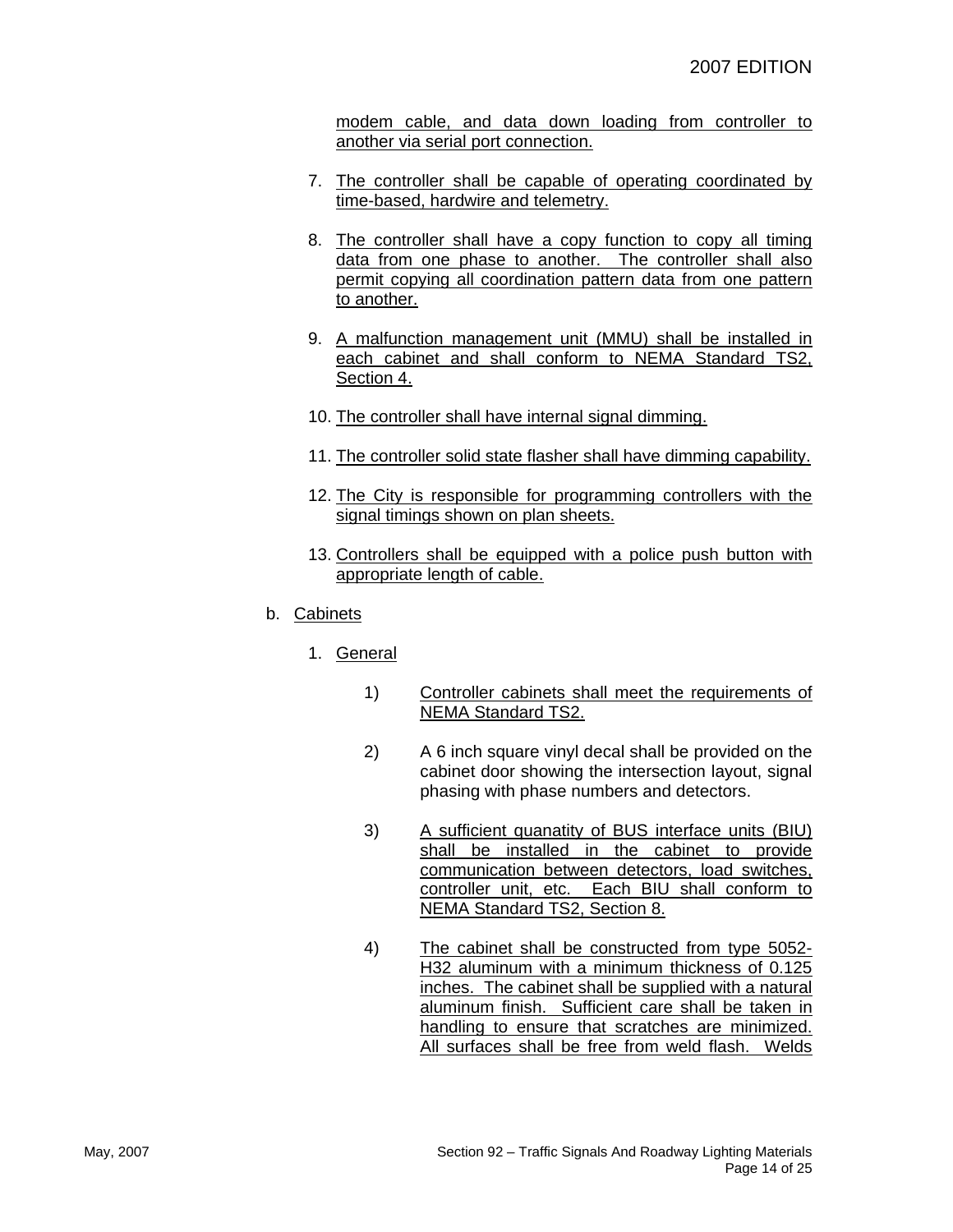shall be smooth, neatly formed, free from cracks, blowholes and other irregularities. All sharp edges shall be ground smooth.

- 5) The eight phase cabinet shall consist of a size 6 cabinet.
- 6) All seams shall be sealed with RTV sealant or equivalent material on the interior of the cabinet.
- 7) The front edge of the shelves shall have holes punched every 6 inches to accommodate tie wrapping of cables/harnesses.
- 8) The main door hinge shall be a one-piece, continuous piano hinge with a stainless steel pin running the entire length of the door. The hinge shall be attached in such a manner that no rivets or bolts are exposed.
- 9) All 8-, 12- and 16-position main panels shall be hinged at the bottom to allow easy access to all wiring on the rear of the panel.
- 10) All load switch and flash transfer relay socket reference designators shall be silk-screen labeled on the front and rear of the main panel to match drawing designations. Socket pins shall be marked for reference on the rear.
- 11) Field terminal blocks shall be wired to use four positions per vehicle or overlap phase (green, yellow, red, flash). It shall not be necessary to debus field terminal blocks for flash programming.
- 12) All main panel wiring shall conform to the following wire size and color:
	- i. Green/Walk load switch output, brown wire, 14 gauge
	- ii. Yellow load switch output, yellow wire, 14 gauge
	- iii. Red/Don't Walk load switch output, red wire, 14 gauge
	- iv. MMU (other than AC power), violet wire, 22 gauge
	- v. Controller I/O, blue wire, 22 gauge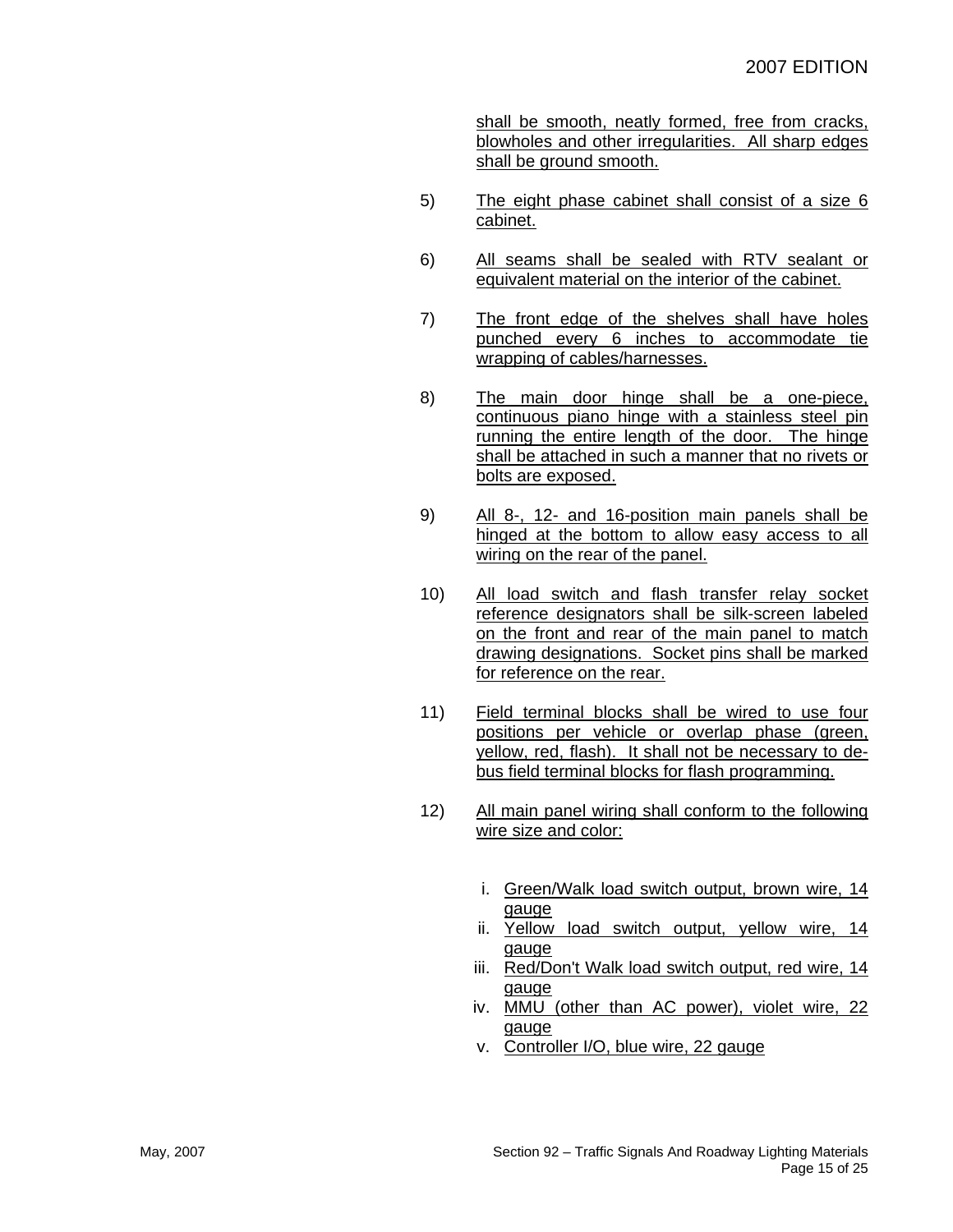- vi. AC Line (power panel to main panel), black wire, (1 for each 4 LS), 10 gauge
- vii. AC Line (main panel), black wire, 14 gauge
- viii. AC Neutral (power panel to main panel), white wire, 10 gauge
- ix. Flash programming, flasher socket to terminal, orange wire, 14 gauge – flasher socket to red or yellow field terminal, black wire, 14 gauge
- x. Earth ground (power panel), green wire, 8 gauge
- xi. Logic ground, grey wire, 22 gauge
- 13) The main panel shall incorporate a relay to remove +24 VDC from the common side of the load switches when the intersection is placed into flash. The relay shall have a momentary pushbutton to apply power to the load switch inputs for ease of troubleshooting.
- 14) All test switch panel wiring shall be connected to the main panel via a multiple pin type connector.
- 15) The power bus assembly shall be manufactured from 0.009", 5052-H32 aluminum. It shall provide filtered power for the controller, MMU, cabinet power supply, and all auxiliary equipment. It shall include the SDLC bus connecting cables wired into a surface mounted compression terminal block. It shall have six power connectors.
- 16) The cabinet shall be assembled and tested by the controller manufacturer or authorized local distributor to ensure proper component integration and operation.
- 17) Any defects shall be corrected by the manufacturer or supplier at no cost to the City.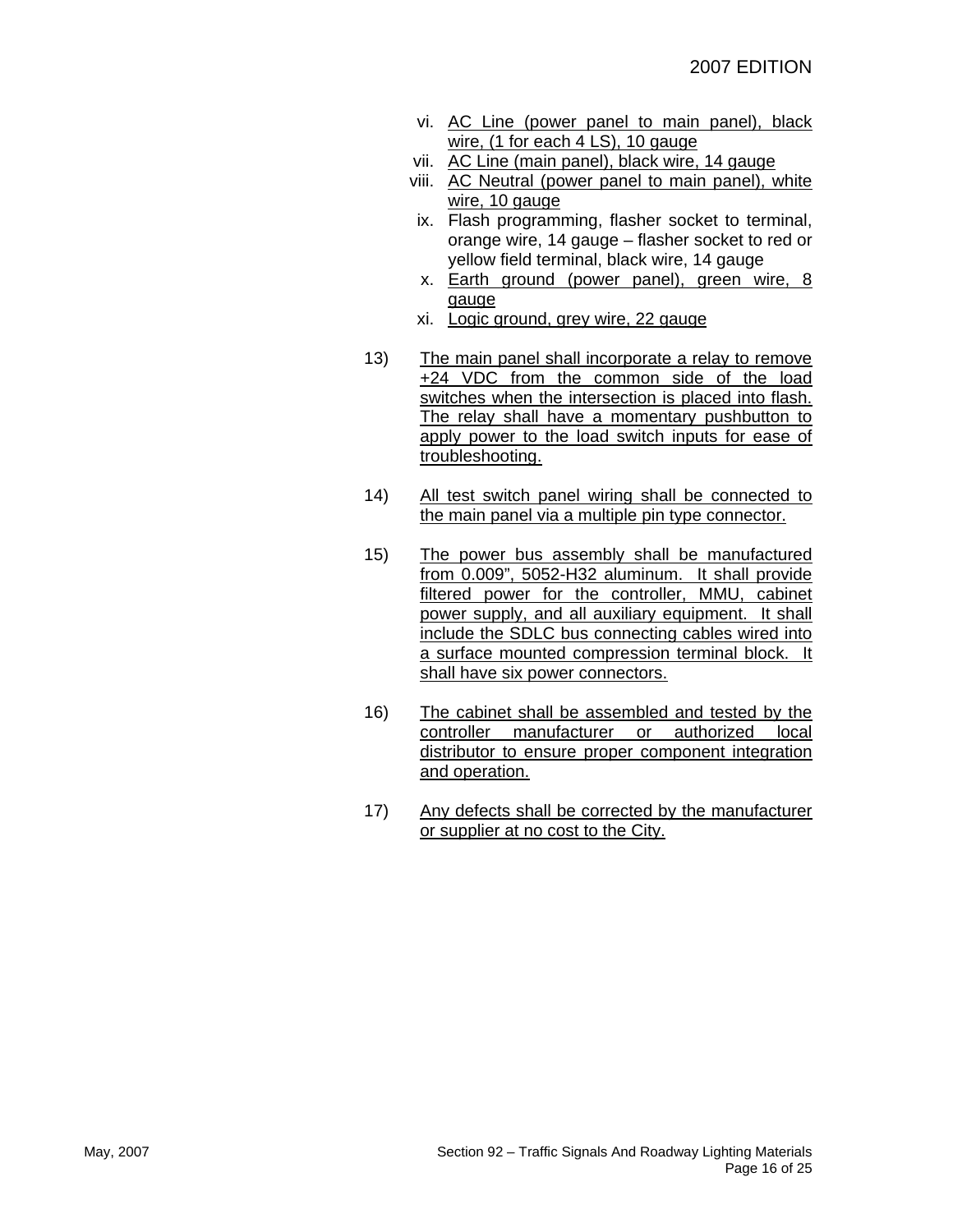- N. Emergency Vehicle Preemption
	- 1. System Description
		- a. This specification describes the minimum operating requirements of a siren activated emergency vehicle preemption system. The vehicle siren, which is standard equipment on all emergency vehicles, registers its presence by activation of the siren's "yelp, hi-lo, wail" modes. The system provides a method that allows an emergency vehicle to have priority over other vehicles and pedestrians at a traffic signal. All approaches to a signal serving vehicular traffic shall be equipped to provide priority to emergency vehicles. Under no circumstances shall any vehicular approach to a signal be unprotected. The system components are as follows:
			- 1) Detectors directional microphones at each approach to the signal that detect the imminent arrival of an emergency vehicle.
			- 2) Phase selector located in the signal controller cabinet. It processes the input detector information and produces an appropriate output to the signal controller.
			- 3) Emitters the existing electronic siren on each vehicle. Any electronic siren that meets current federal standards is compatible with the system. Sirens are not to be furnished as part of this project. The system shall be expansible to include sirens that generate an embedded vehicle identification code that may be acquired in the future.
		- b. The signal controller shall be programmed for the special preemption sequence as shown in the plans. If shown on the plans, a confirmation light shall be installed on each approach that informs the driver whether the signal actually is under preemption control rather than normal operation.
	- 2. Detector Devices
		- a. The detectors shall be specially designed microphones that are positioned on the traffic signal poles in such a manner that each approach to the signal is adequately detected. They shall be weatherproof and designed to withstand electrical transients normally encountered in the ambient outdoor environment. The detectors shall not be affected by fog, rain, ice, snow or other adverse weather conditions. The close proximity of high profile vehicles, e.g. large trucks, to an emergency vehicle shall not present a shield or barrier to the acoustical energy emitted from the siren. They shall be directional with an 18° cone of sensitivity and a polar curve of 9:1 (front to side). Electrical cable from the detector to controller cabinet shall be 18 AWG (minimum) 2-conductor, twisted, shielded pair such as Belden 8760 or equal.
		- b. Detectors shall be located as shown in the plans and shall be installed in strict accordance with the manufacturer's recommendations.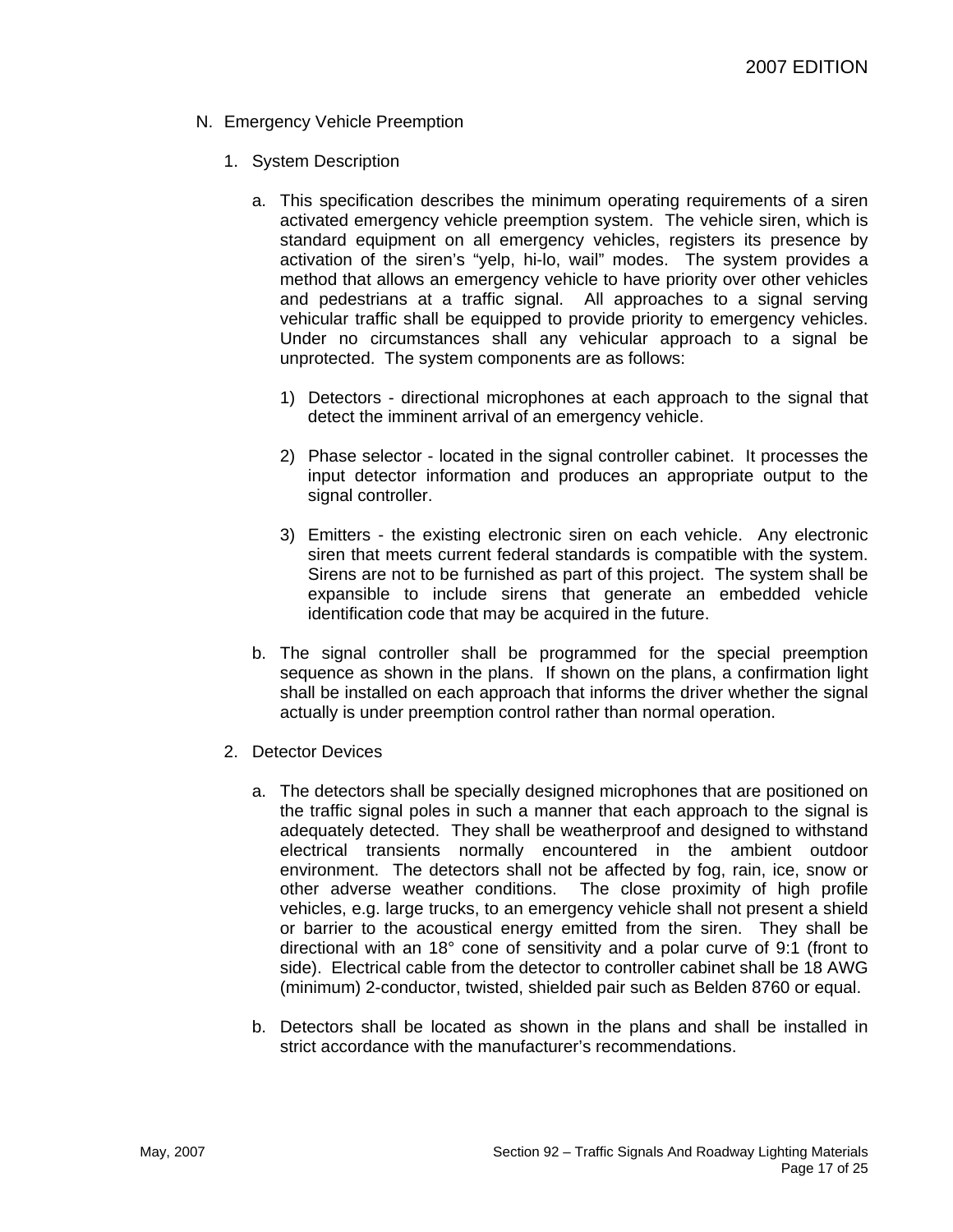- 3. Phase Selector Device
	- a. The electronic device located in each signal controller cabinet is commonly referred to as a phase selector. This device is used to decode the information from each detector and produce suitable outputs to the controller. It shall be designed to meet the environmental and electrical standards specified by NEMA Standard TS1 or TS2. It shall be designed using microprocessor circuitry and shall be fully compatible with NEMA TS1 and NEMA TS2 controllers and cabinet assemblies.
	- b. Adjustment and calibration of the EVP system shall be a function of detector placement and phase selector inputs. The phase selector shall have resident software that allows range and sensitivity adjustments to be made using a portable computer.
	- c. The phase selector shall have adequate memory to record all system activity. Each access to the system shall be recorded with the date, time, duration of access, quality of the emitter/detector input signal, along with any other pertinent information. There shall be sufficient memory to store no less than 5,000 usage events. The event log shall be accessible by direct connection of the unit to a portable computer. (The portable computer shall not be furnished as part of this project.)
- 4. Technical Support Services

The manufacturer and/or supplier shall provide the initial setup and make adjustments that assure proper operation of the system. Technical training to the City shall be provided as necessary.

- O. Video Detection System
	- 1. Cameras

Cameras used in video detection systems shall be Autoscope Solo ® Pro or approved equal. Any "approved equal" shall be approved by the City and will be considered experimental for a 12-month period following installation. City acceptance of any "approved equal" will not occur until such units have been deemed to have operated successfully for the 12-month experimental period.

2. Equipment, Cables and Software

All associated video detection equipment and cabling shall be approved by the camera vendor or as accepted by the City.

System software shall be compatible with Autoscope Solo ® Pro software.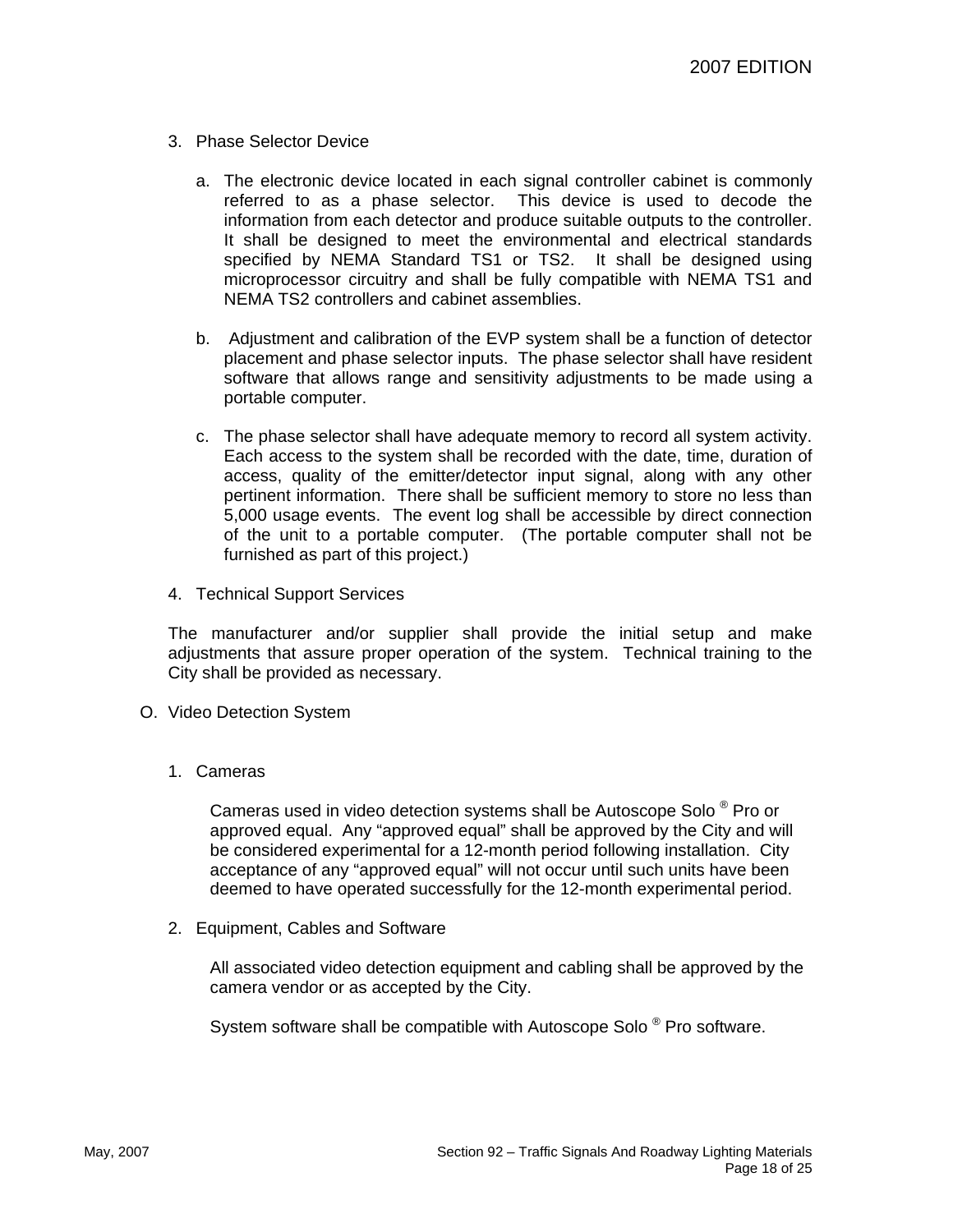3. Warranty

The video detection system shall be warranted by its supplier for a minimum of two years. The warranty period for "approved equals" shall not commence until formal acceptance by the City.

- P. Vehicle Detector Loops
	- 1. Feeder wires from loop leads to detector units shall be RENO A & E LW-216 or approved equivalent twisted shielded pair wire. Splices are to be avoided in feeder wires where possible and are allowed only in junction boxes.
	- 2. Unless otherwise specified on the plans, factory preformed loops shall be installed.
		- a. Preformed loops shall be constructed using 9.5 mm (3/8 inch) I.D. polypropylene.
		- b. Conduit shall be completely filled with a material specifically designed to withstand the heat of asphalt pavement construction, while retaining flexibility and protecting the encapsulated wires.
		- c. Wire lead-ins shall be twisted a minimum of 4 times per foot of length.
		- d. Lead-ins shall be attached to loop leads with Schedule 80 CVPC fittings.
		- e. All lead-ins shall be filled with a material specifically designed to withstand the heat of asphalt pavement construction, while retaining flexibility and protecting the encapsulated wires.
		- f. All wire runs shall be continuous through the loop and lead-ins.
		- g. All loops shall be tested at the factory prior to shipment. Testing documentation shall be provided to the Engineer prior to final acceptance.
	- 3. Contractor Fabricated Preformed Loops

When approved by the Engineer for applications in which the loops will not be in direct contact with hot asphalt, non-factory manufactured preformed loops may be acceptable. Non-factory manufactured preformed loops must meet the following criteria:

a. Wire type shall be 14 ga. XHHW-2.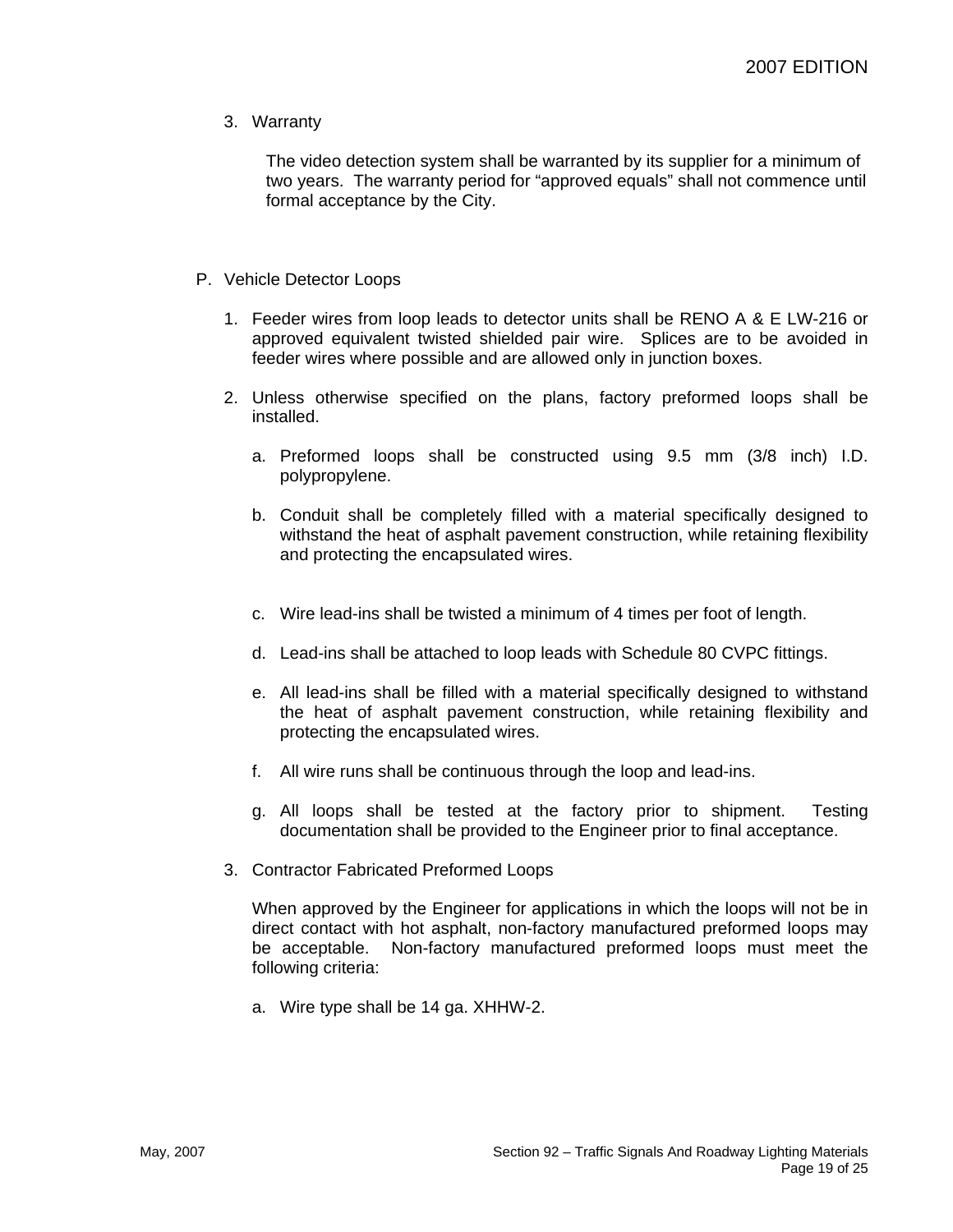- b. Loop wire and lead-in wire shall be enclosed in  $\frac{1}{2}$  in. Sch. 40 PVC conduit. Fittings shall be Sch. 40 PVC, and all joints shall be waterproof.
- c. The tee, at the junction of lead-in conduit to loop conduit, shall be filled with a waterproof silicone sealant.
- 4. Sawed-In Loops
	- a. Backer rod material shall be resilient, non-absorbent material approximately 25% larger in diameter than the width of the sawed slot to be sealed.
	- b. The flexible embedding loop sealer shall be Preco Gold Label Flex, or approved equal.
	- c. Wire type shall be RENO A & E LW 116-S or approved equivalent.
	- d. An extension from the loop to the pavement edge permitting wire routing to an adjacent pull box shall be considered as part of the work required for a sawed-in loop.
- Q. Q. Signal Heads
	- 1. Vehicular and pedestrian signals shall be manufactured in polycarbonate sections. All sections shall be interchangeable and shall fit so they can be combined in a tier. Each section shall be of rugged, durable design using reinforcing ribs in both top and bottom as well as the interior of the housing.

External reinforcing plates shall not be necessary for structural integrity and any requirement or recommendation by the manufacturer for the use of such plates shall be considered evidence of inferior design and cause for rejection. The mounting devices, lens indications, and other modifications shall be as shown in the project plans.

- 2. Pedestrian signals shall be constructed with both indications in a single housing. Pedestrian indications shall be 12 in. universal symbols.
- 3. Unless otherwise shown in the project plans, all signal indications shall be nominal 12 in. diameter. .
- 4. All signal and pedestrian indications shall be light emitting diode (LED) modules. The LED modules shall meet or exceed the current Institute of Transportation Engineer's LED standard
- 5. Each circular signal section shall be furnished with a tunnel type visor and shall be attached to the door front using four (4) stainless steel screws, which shall thread into a brass thread insert.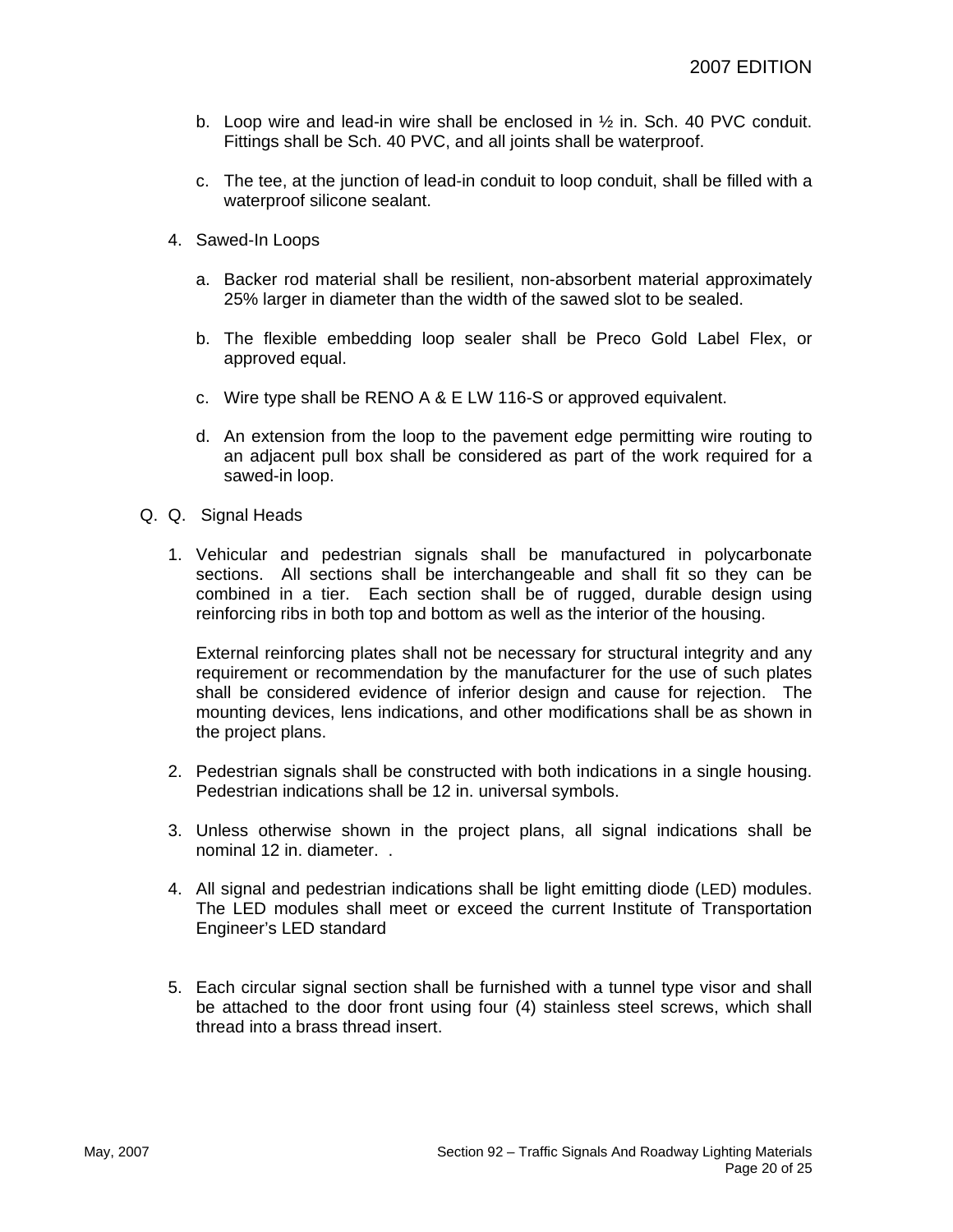- 6. A suitable terminal block shall be provided in each signal assembly to terminate socket wires with incoming field circuits.
- 7. A back plate shall be furnished with each vehicular signal face forming a 5-inch border around the perimeter of the signal. Back plates shall be one-piece, louvered, vacuum formed ABS plastic. The bottom segment shall be split for ease of installation and joined with stainless steel screws. The side exposed to traffic shall have a dull or hair cell finish. 3-section signals shall use a 2-piece, non-louvered plastic back plate. The plastic material shall be 0.125 in. thick flat polyethylene with ultra-violet inhibitors. The side exposed to traffic shall have a dull finish.
- 8. Signal head bodies shall be federal yellow in color. Door, visors, and backplanes shall be dull black.
- 9. Signals mounted on mast arms shall utilize a universally adjustable mast arm Astrobrac mounting assembly. It shall be unpainted aluminum or galvanized finish.
- 10. Signals mounted on side of pole or top of pedestal pole shall use industry standard locking brackets made from 1 ½ in. aluminum pipe and appropriate locking fittings. Attachment to signal heads shall be with tri-stud type hardware. Exposed pipe and hardware shall be painted federal yellow.
- 11. Vehicular signal heads must meet requirements of the ITE Standard: "Vehicle Traffic Control Signal Heads". Pedestrian signal heads must meet requirements of the ITE Standard: "Pedestrian Traffic Control Signal Indications".
- 12. Signal heads shall be mounted at a ninety (90) degree angle to the road surface.

# **92.3 CONSTRUCTION REQUIREMENTS**

- A. General
	- 1. The contractor shall furnish and install all material and equipment for Traffic Signals and Roadway Lighting as required by the plans and specifications.
	- 2. Equipment and materials furnished shall be new.
	- 3. The Contractor shall contact all utility companies to determine their involvement within the project limits and to notify them of the date that work is to begin. The Contractor shall contact the One Call Center at least 48 hours prior to excavating.
	- 4. All work shall be in compliance with City, local utility, and NEC requirements (latest revisions).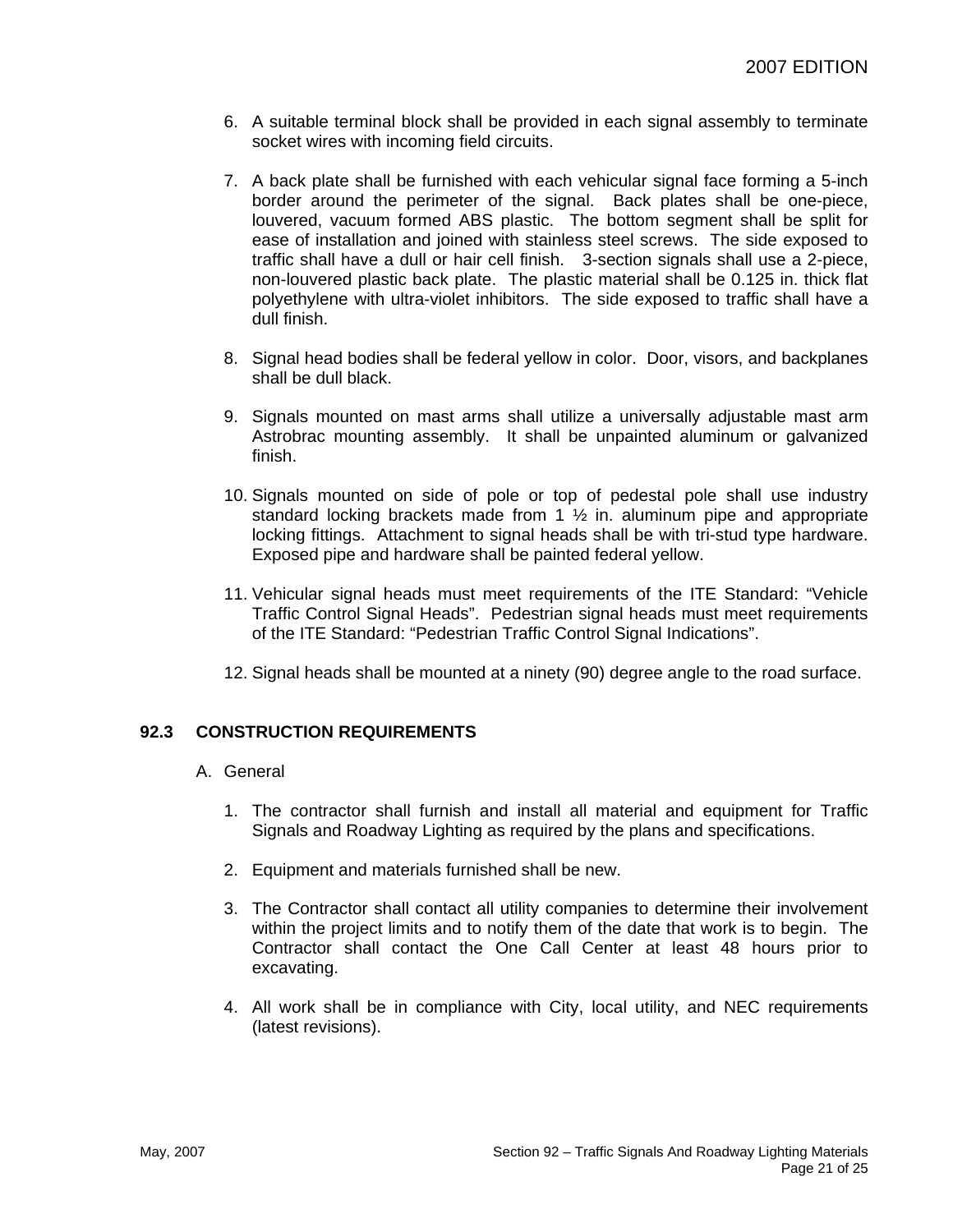#### B. Underground conduit

- 1. Conduit shall be placed by jacking, drilling, or trenching. Trenching under existing pavements will only be allowed with the approval of the Engineer.
- 2. Conduit entering through junction or pull box walls shall terminate approximately two inches in from the inside wall and not less than two inches above the bottom.
- 3. Conduit entering the traffic signal cabinet shall be sealed with paraffin or other approved sealing compounds to prevent the entrance of gases.
- 4. Nonmetallic conduit open ends shall have an approved bell end or bushing installed to prevent damage to cable or conductors.
- 5. Metal conduit open ends in junction boxes or above concrete foundations shall be provided with an approved threaded conduit grounding bushing.
- 6. Metal conduit ends shall be reamed to remove sharp edges and burrs. Threads on threaded conduit shall be painted with a good quality lead or rust preventive paint as the couplings are made up. Couplings shall be tightened until the ends of the conduit are brought together.
- C. Junction boxes
	- 1. Eighteen (18) inches of Type 2 Select Granular Backfill material shall be placed below the bottom of the junction box as foundation.
	- 2. The top of the junction box shall be flush with hard-surfaced areas and approximately one inch above earth or grass areas.
- D. Concrete Footings
	- 1. The bottom of concrete footings shall rest on firm ground. The sides of the footings shall be formed by using an auger and then placing the concrete against undisturbed soil.
	- 2. A suitable form shall be used above existing ground line and all exposed portions shall be formed to present a neat appearance. The above ground portion of the footing shall be formed of sufficient size and shape so no part of the pole or transformer base shall overhang or protrude beyond the footing.
	- 3. An acceptable form shall be used if the excavation is larger than the standard footing dimensions. Backfill or a flow able fill must be placed to a density equal to or greater than adjacent undisturbed natural soil.
- E. Underground Wire Installation
	- 1. General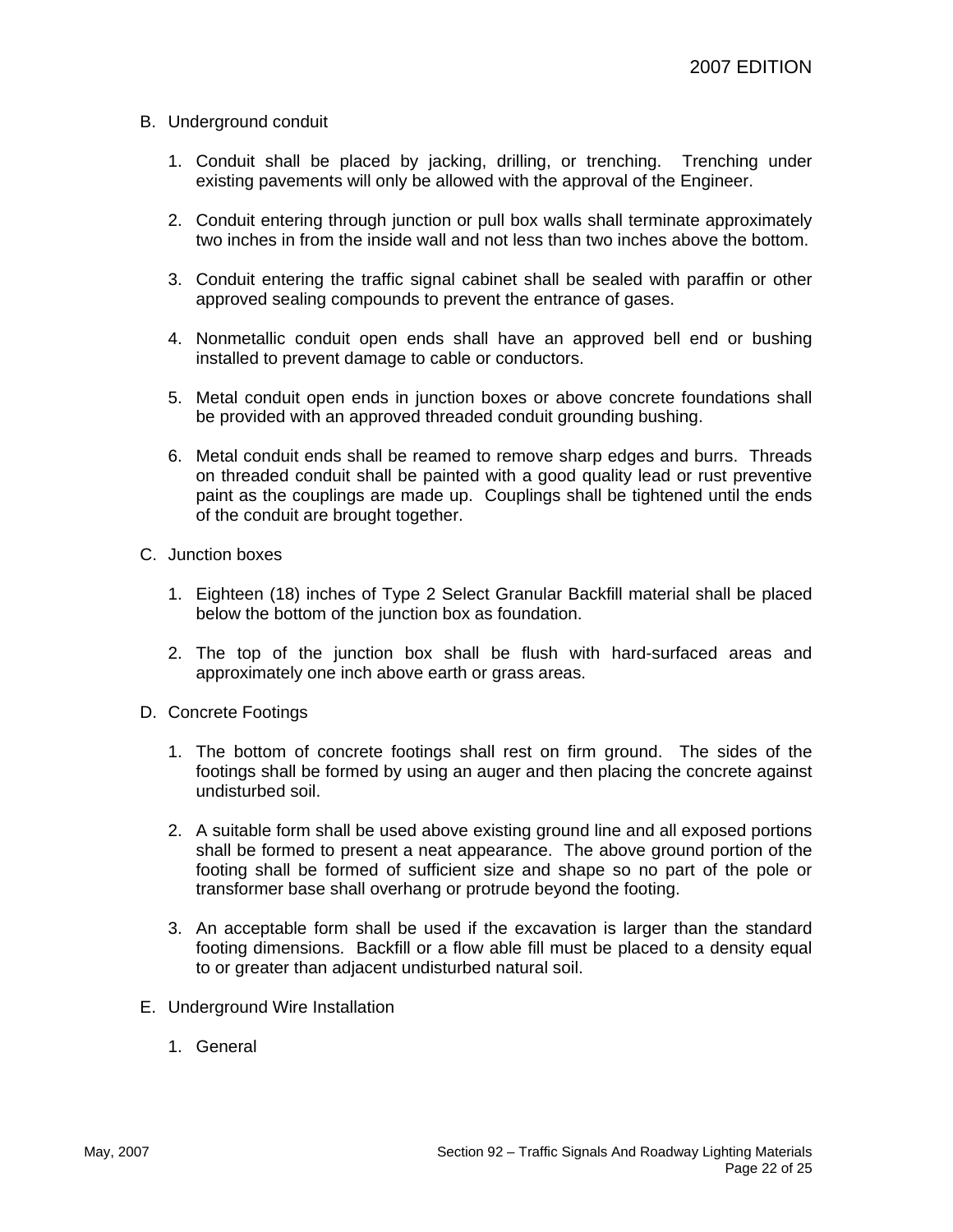- a. All underground wire installations shall run in conduits. No wire shall be pulled through a conduit housing existing wire. In such cases, all wire shall be removed and new wire installed.
- b. Wire shall be installed using methods that will not injure the jacket, insulation, or conductors.
- 2. Traffic Signal Cable
	- a. There shall be no splices from controller to poles.
	- b. There shall be six (6) feet of cable slack provided in junction boxes.
	- c. Cable runs shall include a seven (7) conductor cable to the end of all overhead mast arms.
	- d. Cables pulled to the base of all signal poles shall have a minimum of twelve (12) spare conductors.
	- e. Cable terminations in pole bases shall use 3M™ Scotchlok™314 wire connectors.
	- f. Wires from signal heads shall be labled with cloth type labels.
	- g. All wires entering the controller cabinet shall be color coded to each corner and bundled neatly.
- F. Loop Detectors
	- 1. General
		- a. Loop wire shall be continuous throughout the loop and lead-ins.
		- b. All wire connections shall be sealed and insulated with 3M™ Scotchcast™ 3570G Connector Sealing Packs.
		- c. The lead-in wires, from the loop to the junction box, shall have a minimum of three (3) twists per foot.
		- d. Loop lead-ins shall extend to a junction box. Lead-ins shall be long enough to provide a minimum of ten (10) feet of cable within the junction box. The wires shall be sealed to prevent the entry of moisture into the ends of the loop leads.
		- e. If unable to complete the installation, and it is necessary to leave the lead-ins exposed, the installer shall seal the wires to prevent the entry of moisture.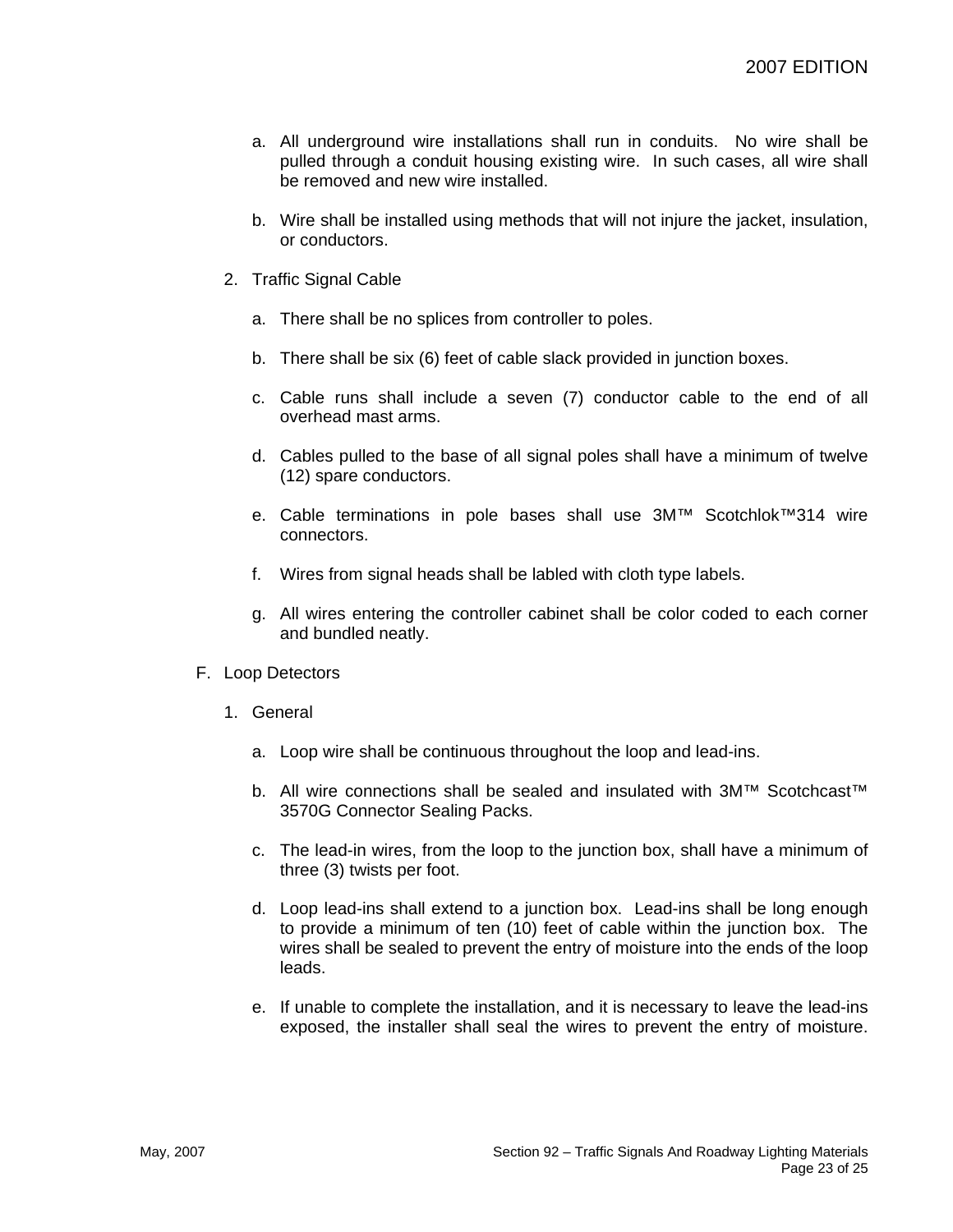Contractor shall protect the wires to ensure that the operational ability of the loop remains when final installation is complete.

- f. Loops shall be ohmed out prior to installation to ensure continuity.
- g. All loops shall be located as shown on the plans or as directed by the Engineer or Engineer's designee.
- h. Where loop lead-ins enter the junction box, each loop shall be identified as specified, on the plans.
- i. Each loop shall have four (4) turns of wire per loop, with ends reaching the junction box. There shall be no splices under the pavement.
- j. Unless otherwise noted on the plans, the standard loop size is to be six feet by six  $(6 \times 6)$  feet.
- 2. Sawed in Loop Installation
	- a. Sawn slots in the pavement shall be blown out with compressed air and shall be clean and free of loose grit and moisture when wires are placed and sealer is applied.
	- b. Slots shall be 1/16 in. to 1/8 in. wider than the outside diameter of the loop wire or tubing.
	- c. The slot depth shall provide a covering of not less than  $\frac{3}{4}$ " in. above the uppermost detector wire tubing after the loop installation is completed.
	- d. With the approval of the engineer, loop detector wire installations in new asphalt may be sawed and embedded with sealant in a subsurface course with subsequent covering by the surface course.
	- e. The wire shall be laid in the slots so there are no kinks or curls and no straining or stretching of the insulation on the wire.
	- f. Loop wires or lead-ins shall be given extra protection at pavement joint locations. The extra protection shall consist of a 12 in. long piece of  $\frac{3}{4}$  in. flexible tubing that fits snugly around the wires. Allow slack in the wires to install the hose or tubing. A longitudinal cut or slot may be made along the bottom of this material for ease of placing wires within hose or tube.
- 3. Preformed Loop Installation
	- a. All loops shall be secured in the base course material in such a manner as to remain in place during paving operations.